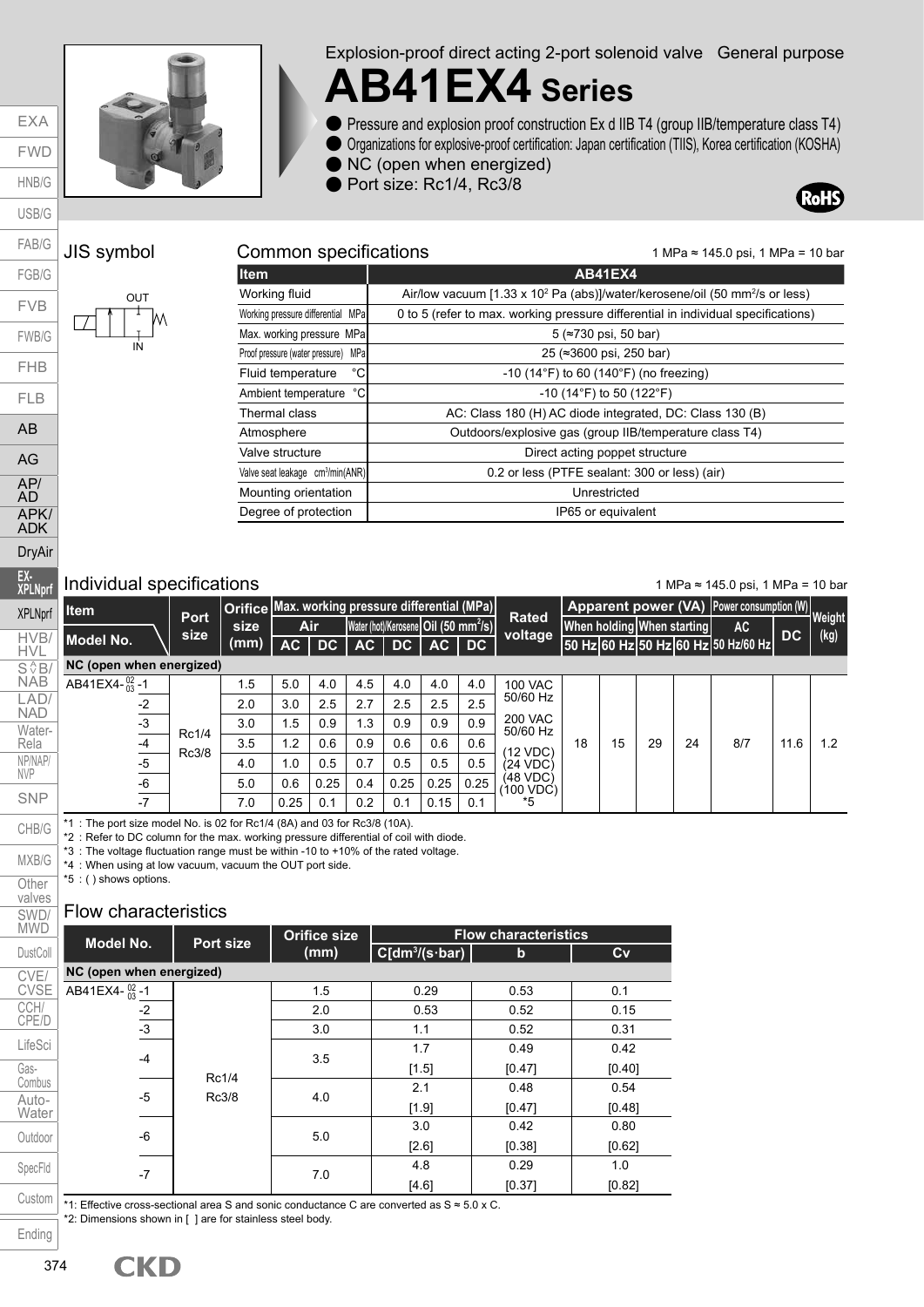### **AB41EX4 Series**

How to order

375



\*6 : Japan certification (TIIS) is included.

\*7 : Korea certification (KOSHA) is included.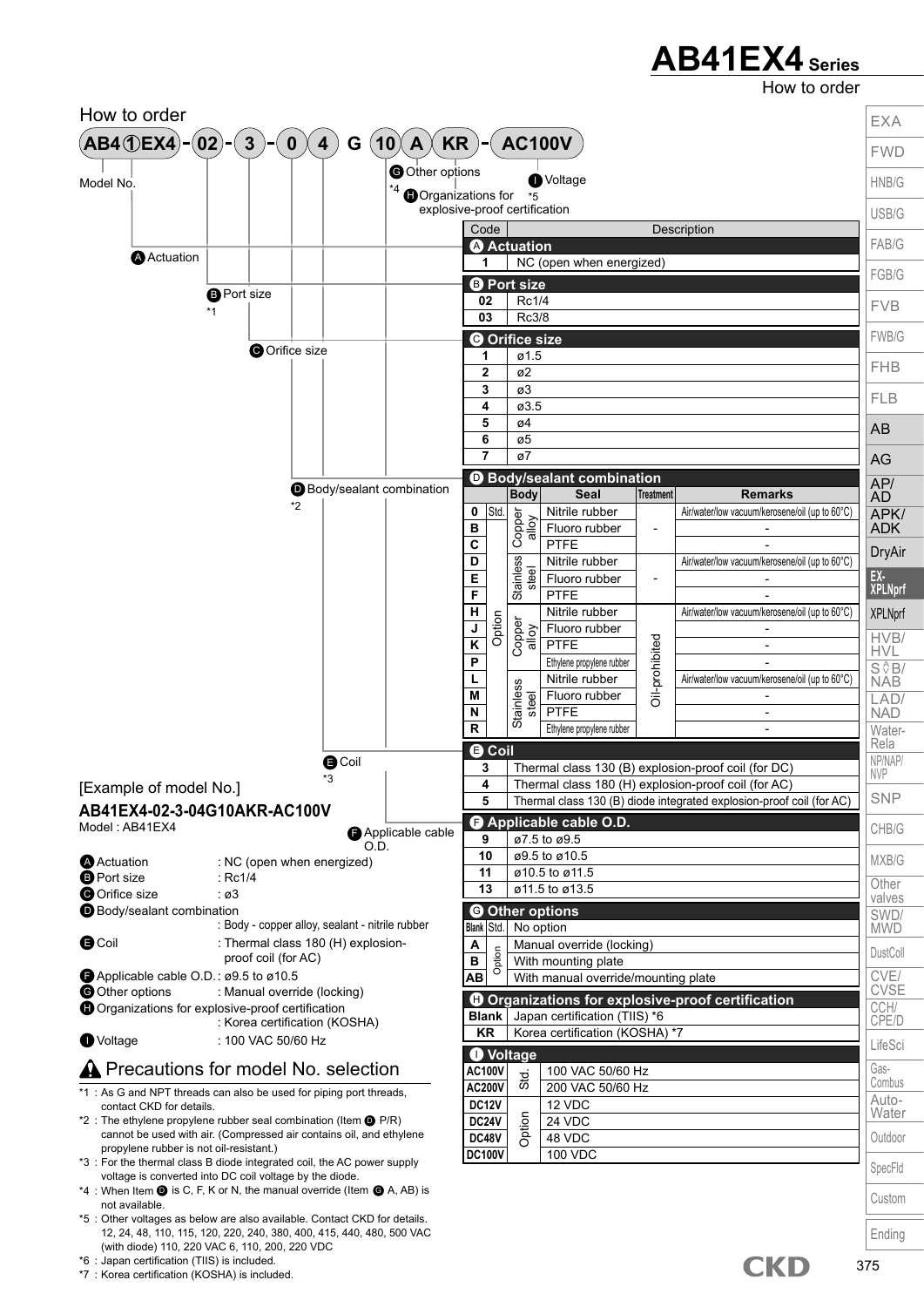### **AB41EX4 Series**

USB/G

FAB/G FGB/G FVB

FWB/G FHB

FLB AB

AG AP/ AD APK/ ADK DryAir **EX-XPLNprf**

Rela NP/NAP/ NVP SNP CHB/G

MXB/G **Other** valves SWD/ MWD DustColl CVE/ CVSE CCH/ CPE/D LifeSci Gas-Combus Auto-Water Outdoor SpecFld



| <b>XPLNprf</b>         |     |                |                                           |                      |   |                            |                     |                                 |
|------------------------|-----|----------------|-------------------------------------------|----------------------|---|----------------------------|---------------------|---------------------------------|
|                        | No. | Part name      | <b>Material</b>                           |                      |   | No.   Part name   Material |                     |                                 |
| HVB/<br><b>HVL</b>     |     | Core assembly  | SUS405 or equiv./316L/403 Stainless steel |                      | f | O-rina                     | NBR (FKM/PTFE/EPDM) | NBR: Nitrile rubber             |
|                        | 2   | Coil assembly  |                                           |                      |   |                            |                     | FKM: Fluoro rubber              |
| S <sup>AB</sup><br>NAB | 3   | Shading coil   | Cu (Ag for stainless steel body) ' Copper |                      |   | Valve seal                 | NBR (FKM/PTFE/EPDM) | EPDM: Ethylene propylene rubber |
| LAD/<br><b>NAD</b>     |     |                |                                           | (silver - S.S. body) |   |                            |                     | PTFE: Tetrafluoroethylene resin |
| Water-                 |     | Plunger        | SUS405 or equiv.                          | Stainless steel      |   | Body                       | C3771(SUS303)       | Copper alloy (stainless steel)  |
| Rela                   | 5   | Plunger spring | <b>SUS304</b>                             | Stainless steel      |   | Coil case                  | ADC <sub>12</sub>   | Aluminum die-casting            |

( ) shows options.

Custom

Ending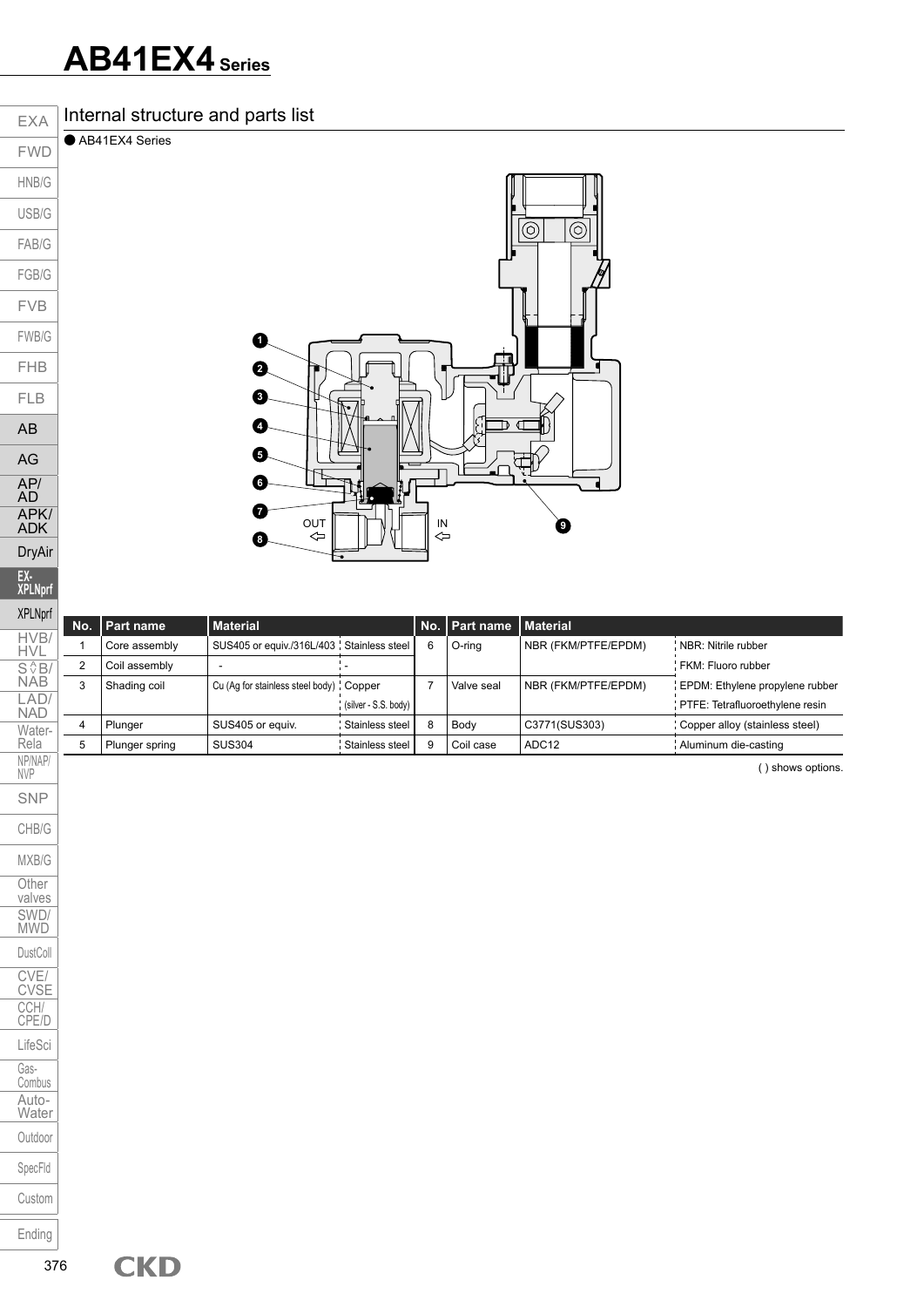### **AB41EX4 Series**

Dimensions

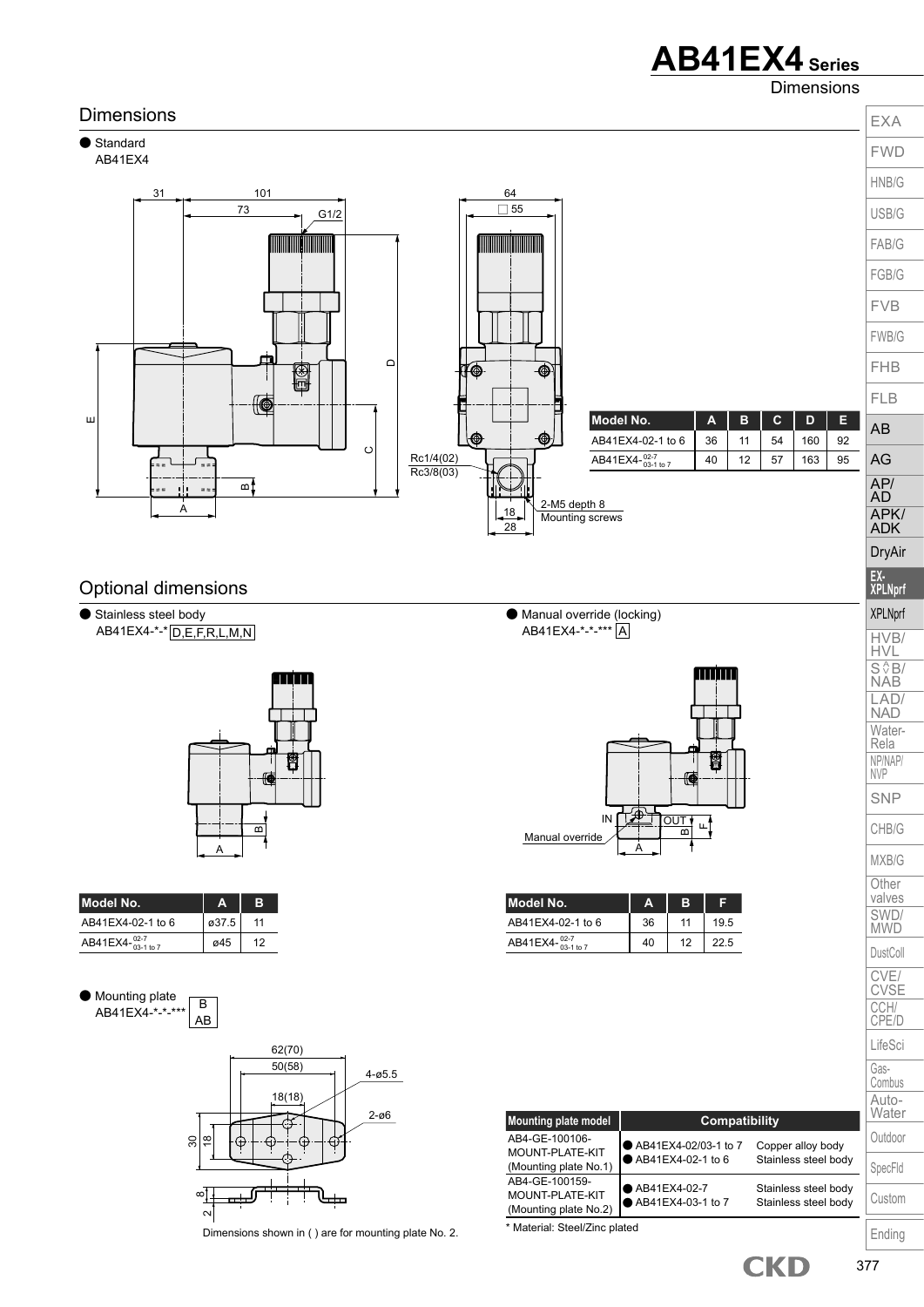EXA FWD HNB/G USB/G FAB/G FGB/G FVB FWB/G FHB FLB AB AG AP/ AD APK/ ADK

> DryAir **EX-**

 $\Box$ 

MXB/G **Other** valves SWD/ **MWD** DustColl



Explosion-proof direct acting 3-port solenoid valve General purpose

## **AG41EX4**/**AG43EX4**/**AG44EX4 Series**

● Pressure and explosion proof construction Ex d IIB T4 (group IIB/temperature class T4) ● Organizations for explosive-proof certification: Japan certification (TIIS), Korea certification (KOSHA)

● Universal, NC pressurization, NO pressurization

● Port size: Rc1/4, Rc3/8

Common specifications



### ● AG44EX4:NO pressurization ● AG43EX4:NO pressurization JIS symbol ● AG41EX4: Universal NO NC <u>COM</u>  $\overline{NO}$   $\overline{NC}$ C<sub>OM</sub>

\_<br>NC:

COM

NO



#### Individual specifications

1 MPa ≈ 145.0 psi, 1 MPa = 10 bar

1 MPa ≈ 145.0 psi, 1 MPa = 10 bar

| EX-<br>XPLNprf        | litem                                                                                  | <b>Port</b> |           | <b>Orifice</b>  |      |      |     |     |      | Max. working pressure differential (MPa)         | Max.    |                                  |    |    |                            |    |                                                            |      |                                                                           |
|-----------------------|----------------------------------------------------------------------------------------|-------------|-----------|-----------------|------|------|-----|-----|------|--------------------------------------------------|---------|----------------------------------|----|----|----------------------------|----|------------------------------------------------------------|------|---------------------------------------------------------------------------|
| <b>XPLNprf</b>        |                                                                                        | size        | size (mm) |                 |      | Air  |     |     |      | Water (hot)/Kerosene Oil (50 mm <sup>2</sup> /s) | working | <b>Rated</b><br>pressure voltage |    |    | When holding When starting |    | AC                                                         |      |                                                                           |
| HVB/                  | <b>Model No.</b>                                                                       |             |           | <b>TOP BODY</b> | AC . | DC.  | AC  | DC. | AC   | DC                                               | IMPa    |                                  |    |    |                            |    | $\frac{1}{150}$ Hz 60 Hz 50 Hz 60 Hz 60 Hz $\frac{1}{150}$ |      | Apparent power (VA) Power consump (W) Weight<br>(kg)<br>1.3<br>1.3<br>1.3 |
| <b>HVL</b>            | <b>Universal</b>                                                                       |             |           |                 |      |      |     |     |      |                                                  |         |                                  |    |    |                            |    |                                                            |      |                                                                           |
| $S \sqrt[4]{B}$       | AG41EX4- $^{02}_{03}$ -1                                                               | Rc1/4       | 2.0       | 2.0             | 1.0  | 0.7  | 1.0 | 0.7 | 0.4  | 0.3                                              |         | <b>100 VAC</b>                   | 22 | 17 | 35                         | 27 | 10/8                                                       | 11.6 |                                                                           |
| <b>NAB</b>            | -2                                                                                     | Rc3/8       | 2.3       | 2.3             | 0.7  | 0.4  | 0.7 | 0.4 | 0.25 | 0.15                                             |         | 50/60 Hz                         |    |    |                            |    |                                                            |      |                                                                           |
| LAD/<br><b>NAD</b>    | <b>NC pressurization</b>                                                               |             |           |                 |      |      |     |     |      |                                                  |         | <b>200 VAC</b>                   |    |    |                            |    |                                                            |      |                                                                           |
| Water-                | AG43EX4- $^{02}_{03}$ -4                                                               | Rc1/4       | 3.0       | 3.0             | 0.7  | 0.7  | 0.7 | 0.7 | 0.7  | 0.7                                              |         | 50/60 Hz                         | 22 | 17 | 35                         | 27 | 10/8                                                       | 11.6 |                                                                           |
| Rela                  | -5                                                                                     | Rc3/8       | 3.5       | 3.0             | 0.4  | 0.4  | 0.4 | 0.4 | 0.4  | 0.4                                              |         |                                  |    |    |                            |    |                                                            |      |                                                                           |
| NP/NAP/<br><b>NVP</b> | <b>NO pressurization</b>                                                               |             |           |                 |      |      |     |     |      |                                                  |         | (12 VDC)                         |    |    |                            |    |                                                            |      |                                                                           |
|                       | AG44EX4- $^{02}_{03}$ -1                                                               | Rc1/4       | 2.0       | 2.0             | 1.2  | 0.75 | 1.5 | 1.0 | 1.0  | 0.45                                             |         | (24 VDC)<br>(48 VDC)             |    |    |                            |    |                                                            |      |                                                                           |
| <b>SNP</b>            | -3                                                                                     | Rc3/8       | 2.0       | 3.0             | 1.2  | 0.75 | 1.5 | 0.9 | 1.0  | 0.45                                             | 1.5     | (100 VDC)                        | 22 | 17 | 35                         | 27 | 10/8                                                       | 11.6 |                                                                           |
| CHB/G                 | $-4$                                                                                   |             | 3.0       | 3.0             | 0.4  | 0.3  | 0.5 | 0.3 | 0.3  | 0.2                                              |         | *6                               |    |    |                            |    |                                                            |      |                                                                           |
|                       | $*1 \cdot$ The next eize medel Ne is 02 for Be1/1/0 0 and 02 for Be2/8 (10 $\lambda$ ) |             |           |                 |      |      |     |     |      |                                                  |         |                                  |    |    |                            |    |                                                            |      |                                                                           |

The port size model No. is 02 for Rc1/4 (8A) and 03 for Rc3/8 (10A)

\*2 : Refer to DC column for the max. working pressure differential of coil with diode.

\*3 : The voltage fluctuation range must be within -10 to +10% of the rated voltage.

\*4 : NO port pressurization is not possible for the PTFE seal of AG41EX4.

\*5 : When using at low vacuum, vacuum the port side specified as below.

Universal: COM/NC/NO port, NC pressurization: NO port, NO pressurization: NC port

#### \*6 : ( ) shows options.

#### Flow characteristics

| CVE/           |                          |                     |            | Orifice size (mm) | <b>Flow characteristics</b> |             |            |             |            |             |  |  |  |  |
|----------------|--------------------------|---------------------|------------|-------------------|-----------------------------|-------------|------------|-------------|------------|-------------|--|--|--|--|
| <b>CVSE</b>    | Model No.                | <b>Port</b><br>size | <b>TOP</b> | <b>BODY</b>       | $C[dm^3/(s \cdot bar)]$     |             |            | $\mathbf b$ | Cv         |             |  |  |  |  |
| CCH/<br>CPE/D  |                          |                     |            |                   | <b>TOP</b>                  | <b>BODY</b> | <b>TOP</b> | <b>BODY</b> | <b>TOP</b> | <b>BODY</b> |  |  |  |  |
| LifeSci        | <b>Universal</b>         |                     |            |                   |                             |             |            |             |            |             |  |  |  |  |
|                | AG41EX4- $^{02}_{03}$ -1 | Rc1/4               | 2.0        | 2.0               | 0.53                        | 0.53        | 0.54       | 0.52        | 0.15       | 0.15        |  |  |  |  |
| Gas-<br>Combus | $-2$                     | Rc3/8               | 2.3        | 2.3               | 0.74                        | 0.74        | 0.66       | 0.53        | 0.19       | 0.19        |  |  |  |  |
| Auto-          | <b>NC pressurization</b> |                     |            |                   |                             |             |            |             |            |             |  |  |  |  |
| Water          | AG43EX4- $^{02}_{03}$ -4 | Rc1/4               | 3.0        | 3.0               | 1.1                         | 1.1         | 0.72       | 0.52        | 0.31       | 0.31        |  |  |  |  |
| Outdoor        | $-5$                     | Rc3/8               | 3.5        | 3.0               | 1.5                         | 1.1         | 0.62       | 0.52        | 0.40       | 0.31        |  |  |  |  |
|                | <b>NO pressurization</b> |                     |            |                   |                             |             |            |             |            |             |  |  |  |  |
| SpecFld        | AG44EX4- $^{02}_{03}$ -1 | Rc1/4               | 2.0        | 2.0               | 0.53                        | 0.53        | 0.54       | 0.52        | 0.15       | 0.15        |  |  |  |  |
|                | $-3$                     |                     | 2.0        | 3.0               | 0.53                        | 1.1         | 0.54       | 0.52        | 0.15       | 0.31        |  |  |  |  |
| Custom         | $-4$                     | Rc3/8               | 3.0        | 3.0               | 1.1                         | 1.1         | 0.72       | 0.52        | 0.31       | 0.31        |  |  |  |  |

\*: Effective cross-sectional area S and sonic conductance C are converted as S ≈ 5.0 x C. Ending

378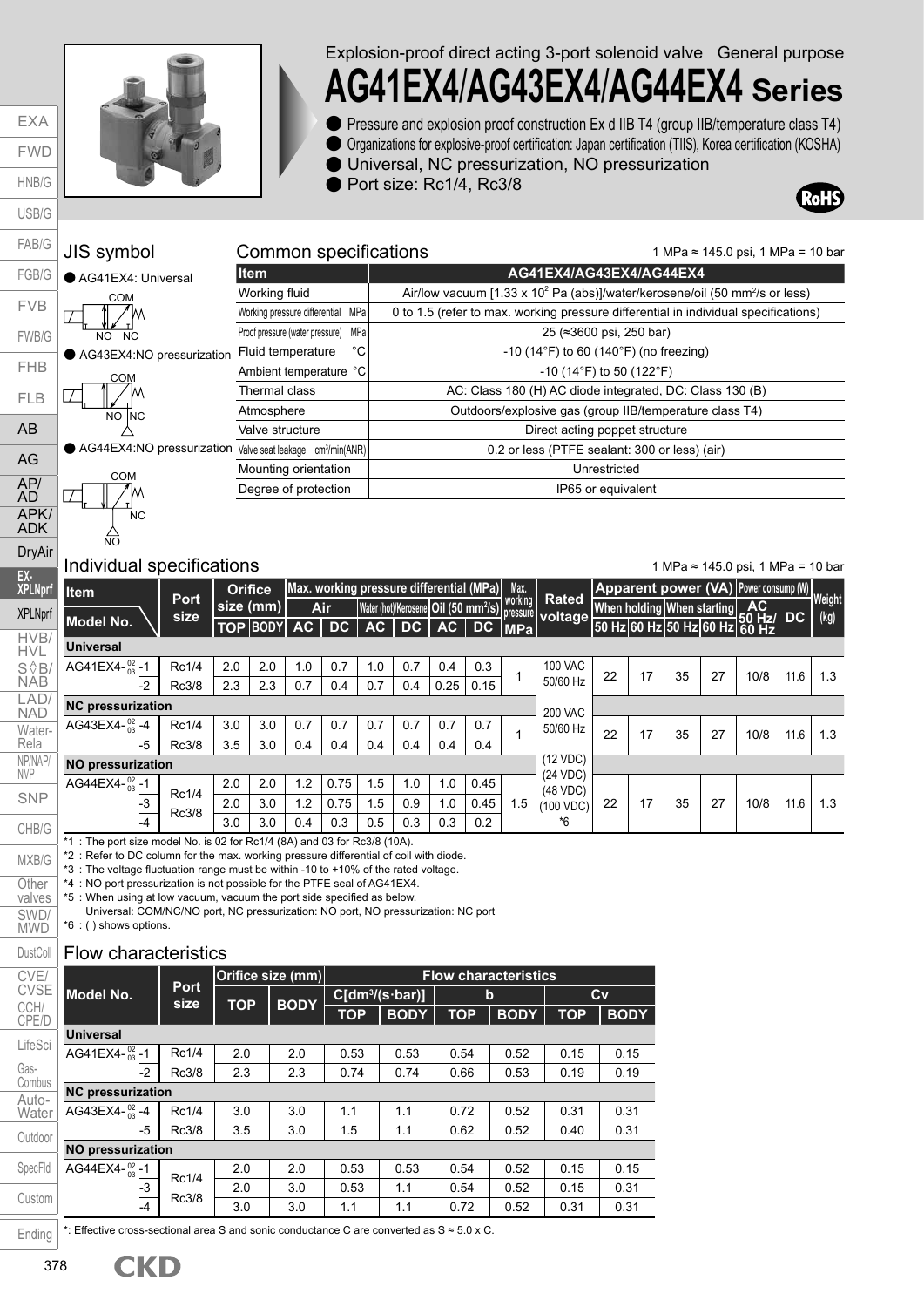### **AG41EX4**/**AG43EX4**/**AG44EX4 Series**

How to order



- \*8 : Japan certification (TIIS) is included.
- \*9 : Korea certification (KOSHA) is included.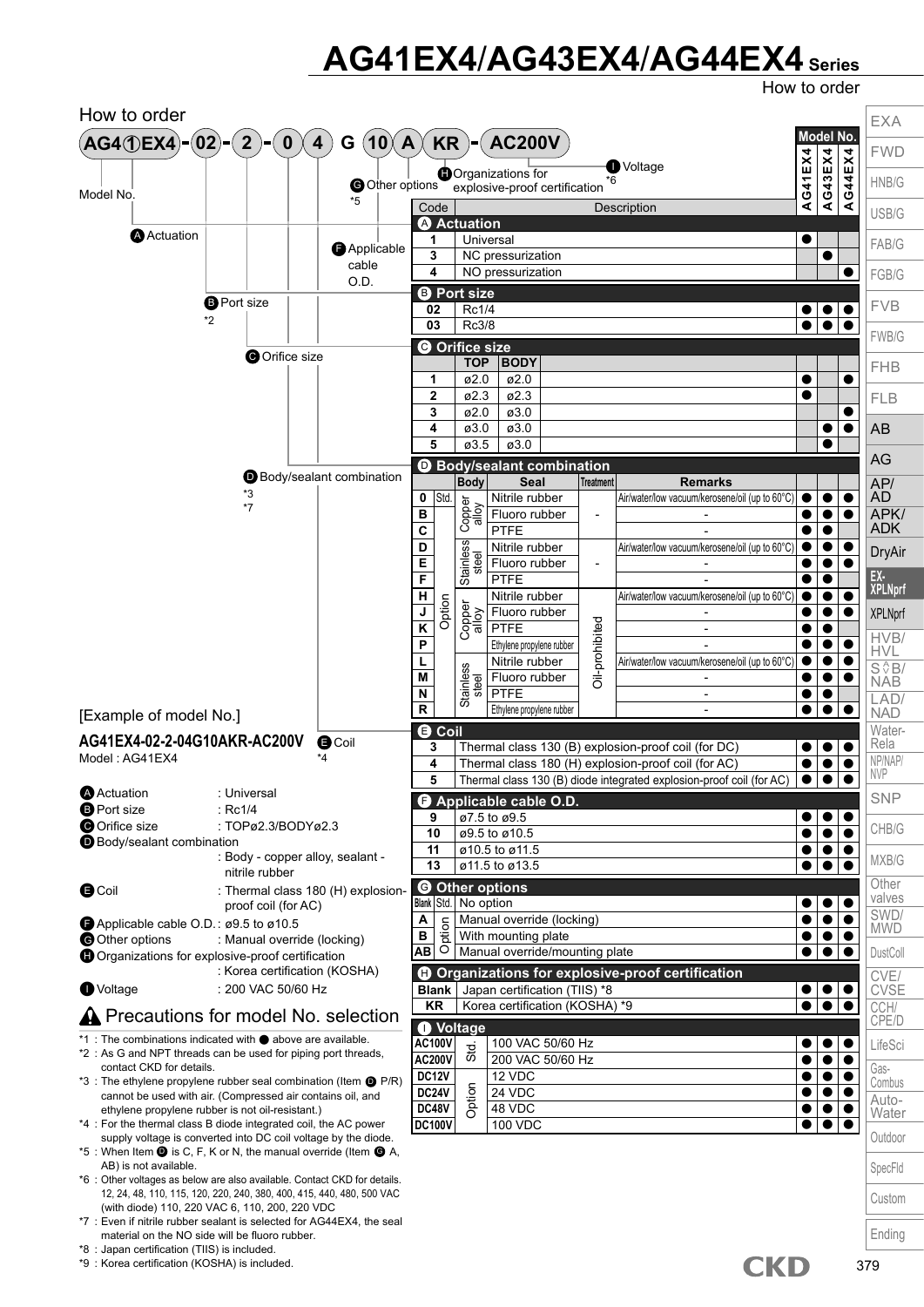### **AG41EX4**/**AG43EX4**/**AG44EX4 Series**

#### Internal structure and parts list

● AG41EX4 Series FWD

EXA

HNB/G USB/G

FAB/G FGB/G FVB

FWB/G FHB

FLB AB

AG AP/ AD APK/ ADK DryAir **EX-XPLNprf** XPLNprf HVB/ HVL  $S \sqrt{\frac{A}{2}}B/$ NAB LAD/ NAD Water-Rela NP/NAP/ NVP SNP CHB/G



● AG43EX4 Series



● AG44EX4 Series



|    | No.   Part name | <b>Material</b>                                                             |                                                                     |
|----|-----------------|-----------------------------------------------------------------------------|---------------------------------------------------------------------|
|    | Socket          | C3604(SUS303)                                                               | Copper alloy (stainless steel)                                      |
| 2  | Core assembly   | SUS405 or equiv./316L/403 ; Stainless steel                                 |                                                                     |
| 3  | Coil            |                                                                             |                                                                     |
| 4  | Shading coil    | Cu (Aq for stainless steel body) ; Copper (silver for stainless steel body) |                                                                     |
| 5  | Plunger         | SUS405 or equiv.                                                            | Stainless steel                                                     |
| 6  | Valve seal      | NBR (FKM/PTFE/EPDM)                                                         | NBR : Nitrile rubber<br>FKM : Fluoro rubber                         |
| 7  | O-ring          | NBR (FKM/PTFE/EPDM)                                                         | EPDM: Ethylene propylene rubber<br>PTFE : Tetrafluoroethylene resin |
| 8  | Plunger spring  | <b>SUS304</b>                                                               | Stainless steel                                                     |
| 9  | Body            | C3771(SUS303)                                                               | Copper alloy (stainless steel)                                      |
| 10 | Coil case       | ADC <sub>12</sub>                                                           | Aluminum die-casting                                                |
|    |                 |                                                                             |                                                                     |

( ) shows options.

| No. | Part name      | <b>Material</b>                                                             |                                                                         |  |  |
|-----|----------------|-----------------------------------------------------------------------------|-------------------------------------------------------------------------|--|--|
| 1   | Socket         | C3604(SUS303)                                                               | Copper alloy (stainless steel)                                          |  |  |
| 2   | Core assembly  | SUS405 or equiv./316L/403 ; Stainless steel                                 |                                                                         |  |  |
| 3   | Coil           |                                                                             |                                                                         |  |  |
| 4   | Shading coil   | Cu (Aq for stainless steel body) ; Copper (silver for stainless steel body) |                                                                         |  |  |
| 5   | Plunger        | SUS405 or equiv.                                                            | Stainless steel                                                         |  |  |
| 6   | Valve seal     | NBR (FKM/PTFE/EPDM) '                                                       | <b>NBR</b><br>: Nitrile rubber<br>FKM<br>: Fluoro rubber                |  |  |
| 7   | O-ring         | NBR (FKM/PTFE/EPDM)                                                         | EPDM<br>: Ethylene propylene rubber<br>PTFE : Tetrafluoroethylene resin |  |  |
| 8   | Plunger spring | <b>SUS304</b>                                                               | Stainless steel                                                         |  |  |
| 9   | Body           | C3771(SUS303)                                                               | Copper alloy (stainless steel)                                          |  |  |
| 10  | Coil case      | ADC <sub>12</sub>                                                           | Aluminum die-casting                                                    |  |  |

( ) shows options.

| No. | Part name      | <b>Material</b>                             |                                                                             |
|-----|----------------|---------------------------------------------|-----------------------------------------------------------------------------|
|     | Socket         | C3604(SUS303)                               | Copper alloy (stainless steel)                                              |
| 2   | Core assembly  | SUS405 or equiv./316L/403 : Stainless steel |                                                                             |
| 3   | Coil           |                                             |                                                                             |
| 4   | Shading coil   |                                             | Cu (Aq for stainless steel body) : Copper (silver for stainless steel body) |
| 5   | Plunger        | SUS405 or equiv.                            | : Stainless steel                                                           |
| 6   | Valve seal     | NBR (FKM/EPDM)                              | NBR : Nitrile rubber<br>FKM: Fluoro rubber                                  |
| 7   | O-ring         | NBR (FKM/EPDM)                              | EPDM : Ethylene propylene rubber                                            |
| 8   | Plunger spring | <b>SUS304</b>                               | Stainless steel                                                             |
| 9   | Body           | C3771(SUS303)                               | Copper alloy (stainless steel)                                              |
| 10  | Coil case      | ADC <sub>12</sub>                           | Aluminum die-casting                                                        |

( ) shows options.

Custom

MXB/G **Other** valves SWD/ MWD DustColl CVE/ CVSE CCH/ CPE/D LifeSci Gas-Combus Auto-**Water** Outdoor SpecFld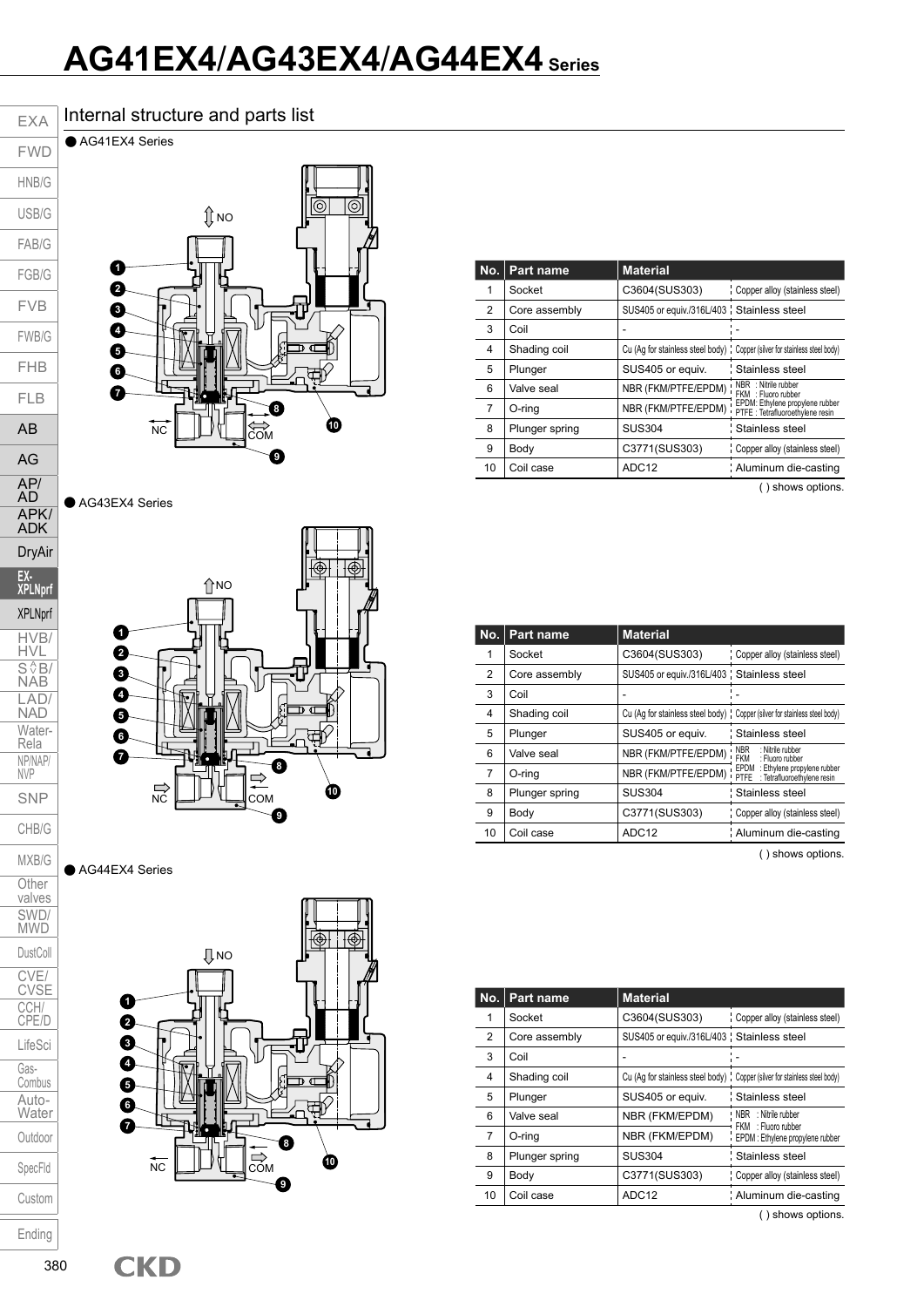## **AG41EX4**/**AG43EX4**/**AG44EX4 Series**

#### Dimensions and optional dimensions



| Model No.        | А  | в  | С  | D   | Е   |
|------------------|----|----|----|-----|-----|
| AG41EX4-02-1/2   | 36 | 11 | 54 | 160 | 116 |
| AG41EX4-03-1/2   | 40 | 12 | 57 | 163 | 122 |
| AG43EX4-02-4/5   | 36 | 11 | 54 | 160 | 116 |
| AG43EX4-03-4/5   | 40 | 12 | 57 | 163 | 122 |
| AG44EX4-02-1/3/4 | 36 | 11 | 54 | 160 | 116 |
| AG44EX4-03-1/3/4 | 40 | 12 | 57 | 163 | 122 |

● Manual override (locking) AG4\*EX4-\*-\*-\*\*\* A



#### ● Mounting plate AG4\*EX4-\*-\*-\*\*\* B



Dimensions shown in ( ) are for mounting plate No. 2.

|       | 11    |
|-------|-------|
| ø45   | 12    |
| ø37.5 | 11    |
| ø45   | 12    |
| ø37.5 | 11    |
| ø45   | 12    |
|       | ø37.5 |

隐

| Model No.        | A  | в  | F    |
|------------------|----|----|------|
| AG41EX4-02-1/2   | 36 | 11 | 19.5 |
| AG41EX4-03-1/2   | 40 | 12 | 22.5 |
| AG43EX4-02-4/5   | 36 | 11 | 19.5 |
| AG43EX4-03-4/5   | 40 | 12 | 22.5 |
| AG44EX4-02-1/3/4 | 36 | 11 | 19.5 |
| AG44EX4-03-1/3/4 | 40 | 12 | 22.5 |

| <b>Mounting plate model</b>                                | <b>Compatibility</b>                                                                                                  |                                                                                                                                     |  |  |  |  |  |  |
|------------------------------------------------------------|-----------------------------------------------------------------------------------------------------------------------|-------------------------------------------------------------------------------------------------------------------------------------|--|--|--|--|--|--|
| AG4-GE-100106-<br>MOUNT-PLATE-KIT<br>(Mounting plate No.1) | AG41EX4-02/03-1/2<br>AG41EX4-02-1/2<br>AG43EX4-02/03-4/5<br>AG43EX4-02-4/5<br>AG44EX4-02/03-1/3/4<br>AG44EX4-02-1/3/4 | Copper alloy body<br>Stainless steel body<br>Copper alloy body<br>Stainless steel body<br>Copper alloy body<br>Stainless steel body |  |  |  |  |  |  |
| AG4-GE-100159-<br>MOUNT-PLATE-KIT<br>(Mounting plate No.2) | AG41EX4-03-1/2<br>AG43EX4-03-4/5<br>AG44EX4-03-1/3/4                                                                  | Stainless steel body<br>Stainless steel body<br>Stainless steel body                                                                |  |  |  |  |  |  |
| * Material: Steel/Zinc plated                              |                                                                                                                       |                                                                                                                                     |  |  |  |  |  |  |

| EXA                                             |
|-------------------------------------------------|
| /D<br>F                                         |
| HNB/G                                           |
| USB/G                                           |
| FAB/G                                           |
| FGB/G                                           |
| /B                                              |
| <b>FWB/G</b>                                    |
| FHB                                             |
| <b>FLB</b>                                      |
| ۹B                                              |
| AG                                              |
| AP/<br>AD                                       |
| A<br>PK<br>ADK                                  |
| DryAir                                          |
| <b>XPLNprf</b>                                  |
| <b>XPLNprf</b>                                  |
| 1VB<br>H٧                                       |
| $\overline{\mathsf{S}^{\,\prime}}$<br>31<br>NAE |
| $\overline{D}$<br>LА<br>NAD                     |
| Water-<br>Rela                                  |
| NP/NAP/<br><b>NVP</b>                           |
| SNP                                             |
| CHB/G                                           |
| MXB/G                                           |
| Other<br>valves                                 |
| SWD/<br><b>MWD</b>                              |
| DustColl                                        |
| CVE/<br>CVSE<br>CCH/                            |
| CPE/D                                           |
| LifeSci                                         |
| Gas-<br>Combus                                  |
| Auto-<br>Water                                  |
| Outdoor                                         |
| SpecFld                                         |
| Custom                                          |
| Ending                                          |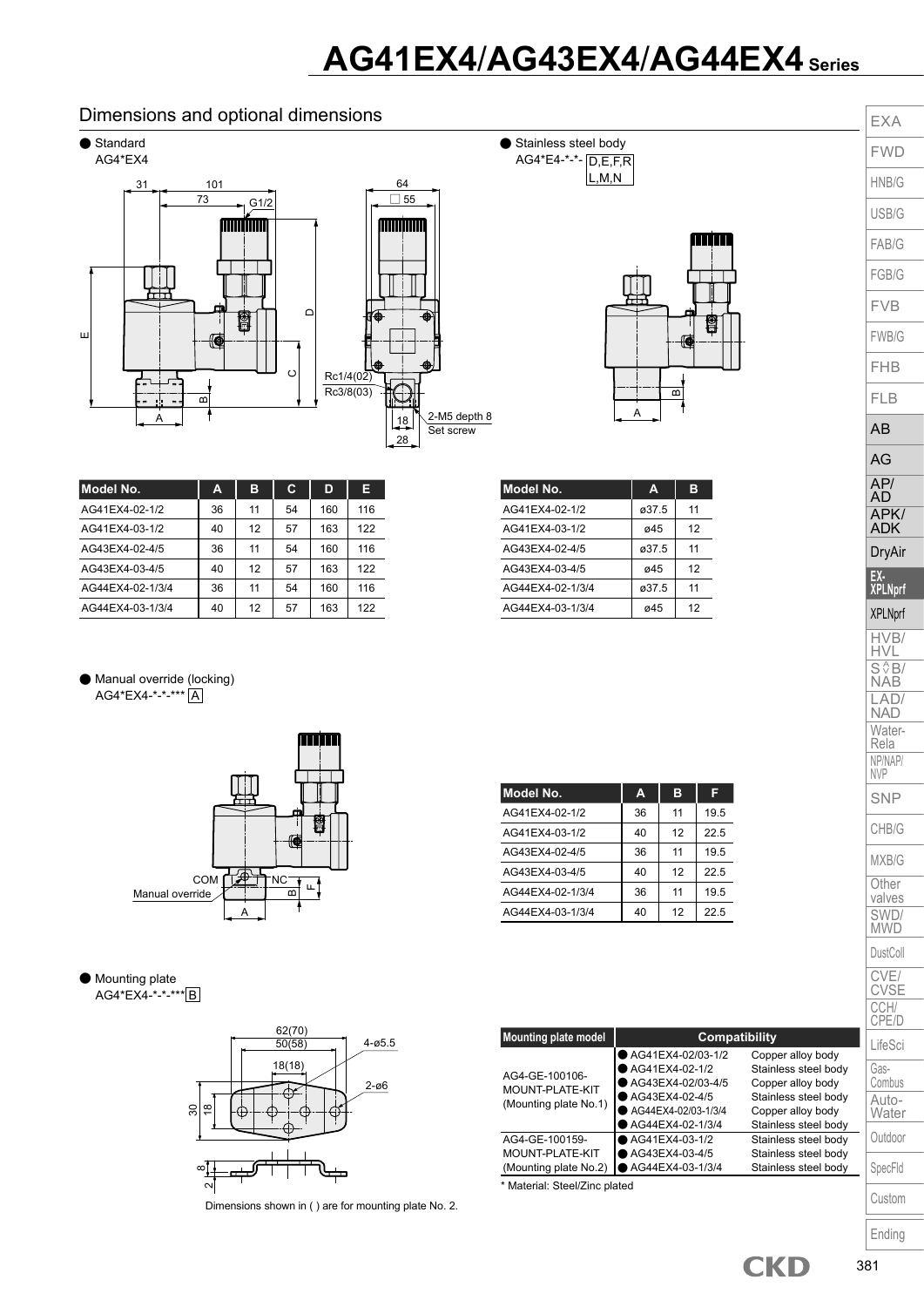

Explosion-proof pilot operated 2-port solenoid valve General purpose

## **AP11EX4 Series**

- Pressure and explosion proof construction Ex d IIB T4 (group IIB/temperature class T4)
- Organizations for explosive-proof certification: Japan certification (TIIS), Korea certification (KOSHA)
- NC (open when energized)
- Port size: Rc1/2 to Rc1 Piston drive



EXA FWD HNB/G



#### JIS symbol Common specifications

1 MPa ≈ 145.0 psi, 1 MPa = 10 bar

| <b>Item</b>                                      | <b>AP11EX4</b>                                                                         |  |  |  |  |  |  |
|--------------------------------------------------|----------------------------------------------------------------------------------------|--|--|--|--|--|--|
| Working fluid                                    | Air/water/kerosene/oil (50 mm <sup>2</sup> /s or less)                                 |  |  |  |  |  |  |
| Working pressure differential MPa                | 0.05 to 1.2 (refer to max. working pressure differential in individual specifications) |  |  |  |  |  |  |
| Max. working pressure<br>MPal                    | 2 (≈290 psi, 20 bar)                                                                   |  |  |  |  |  |  |
| MPa<br>Proof pressure (water pressure)           | 10 (≈1500 psi, 100 bar)                                                                |  |  |  |  |  |  |
| °C<br>Fluid temperature                          | $-10$ (14 $\degree$ F) to 60 (140 $\degree$ F) (no freezing)                           |  |  |  |  |  |  |
| Ambient temperature °C                           | $-10$ (14°F) to 50 (122°F)                                                             |  |  |  |  |  |  |
| Thermal class                                    | AC: Class 180 (H) AC diode integrated, DC: Class 130 (B)                               |  |  |  |  |  |  |
| Atmosphere                                       | Outdoors/explosive gas (group IIB/temperature class T4)                                |  |  |  |  |  |  |
| Valve structure                                  | Pilot operated poppet, piston drive                                                    |  |  |  |  |  |  |
| Valve seat leakage (*) cm <sup>3</sup> /min(ANR) | 0.2 or less (PTFE sealant: 300 or less) (air)                                          |  |  |  |  |  |  |
| Mounting orientation                             | Free (within working pressure differential range)                                      |  |  |  |  |  |  |
| Degree of protection                             | IP65 or equivalent                                                                     |  |  |  |  |  |  |
|                                                  | $\sim$ $\sim$ $\sim$ $\sim$ $\sim$ $\sim$ $\sim$ $\sim$                                |  |  |  |  |  |  |

\*: Value at pneumatic pressure of 0.05 to 1.2 MPa.

#### Individual specifications

1 MPa ≈ 145.0 psi, 1 MPa = 10 bar

| <b>Item</b>              |           |              | Orifice Min. working Max. working pressure differential (MPa) |     |     |                             |     |     |     |                                                                                        |    |    |    |    |     |      | Apparent power (VA) Power consump (W) Weight |
|--------------------------|-----------|--------------|---------------------------------------------------------------|-----|-----|-----------------------------|-----|-----|-----|----------------------------------------------------------------------------------------|----|----|----|----|-----|------|----------------------------------------------|
| Model No.                | Port size | size<br>(mm) | press diff<br>(MPa)                                           |     | Air |                             |     |     |     | Water/kerosene Oil (50 mm <sup>2</sup> /s) Rated voltage When holding When starting AC |    |    |    |    |     |      | 50 Hz 60 Hz 50 Hz 60 Hz 60 Hz DC (kg)        |
| NC (open when energized) |           |              |                                                               |     |     | AC   DC   AC   DC   AC   DC |     |     |     |                                                                                        |    |    |    |    |     |      |                                              |
| AP11EX4-15A              | Rc1/2     | 15           |                                                               |     |     |                             |     |     |     | 100 VAC 50/60 Hz<br>200 VAC 50/60 Hz                                                   |    |    |    |    |     |      | 2.1                                          |
| $-20A$                   | Rc3/4     | 20           | 0.05                                                          | 1.2 | 0.6 | 1.0                         | 0.6 | 0.6 | 0.6 | (12 VDC)                                                                               | 18 | 15 | 29 | 24 | 8/7 | 11.6 | 2.5                                          |
| $-25A$                   | Rc1       | 25           |                                                               |     |     |                             |     |     |     | (24 VDC)<br>(48 VDC)<br>100 VDC) *3                                                    |    |    |    |    |     |      | 3.2                                          |

\*1 : Refer to DC column for the max. working pressure differential of coil with diode.

\*2 : The voltage fluctuation range must be within -10 to +10% of the rated voltage.

\*3 : ( ) shows options.

#### Flow characteristics

| Model No.                |       | <b>Orifice</b> |                                                 |             | <b>Flow characteristics</b> |                          |
|--------------------------|-------|----------------|-------------------------------------------------|-------------|-----------------------------|--------------------------|
|                          |       |                | Port size size (mm) C[dm <sup>3</sup> /(s·bar)] | $\mathbf b$ | Cv                          | $S/mm^2$                 |
| NC (open when energized) |       |                |                                                 |             |                             |                          |
| AP11EX4-15A              | Rc1/2 | 15             | 21                                              | 0.22        | 4.5                         | $\overline{\phantom{0}}$ |
| $-20A$                   | Rc3/4 | 20             | $\overline{\phantom{0}}$                        |             | 9.3                         | 162                      |
| $-25A$                   | Rc1   | 25             |                                                 |             | 12.0                        | 231                      |

\*1 : Effective cross-sectional area S and sonic conductance C are converted as S ≈ 5.0 x C.

**CKD**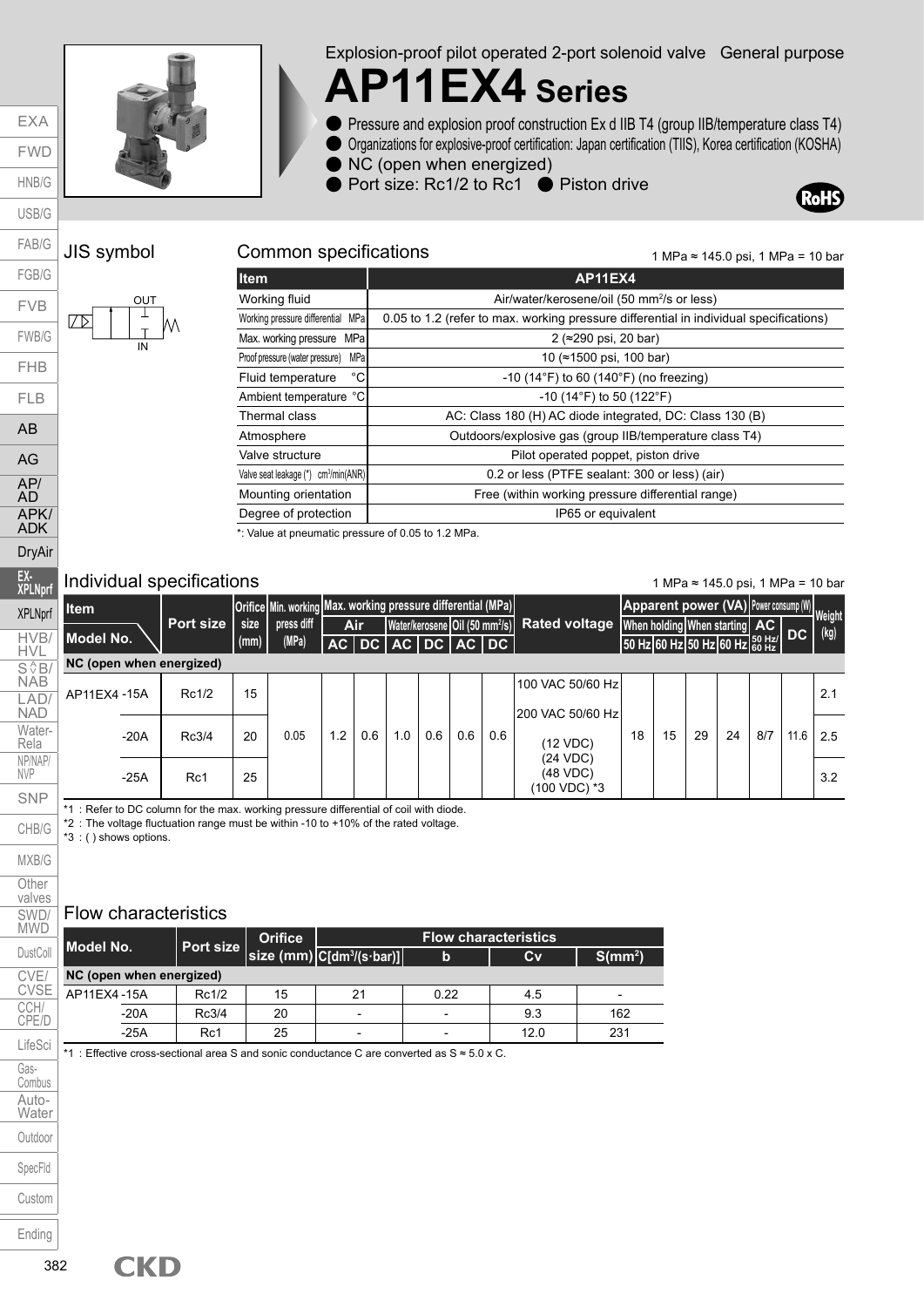How to order



\*1 : As G and NPT threads can also be used for piping port threads, contact CKD for details.

\*2 : For the thermal class B diode integrated coil, the AC power supply voltage is converted into DC coil voltage by the diode.

\*3 : When Item  $\bigcirc$  is C, F, K or N, the manual override ( $\bigcirc$  A) is not available.

- \*4 : Other voltages as below are also available. Contact CKD for details. 12, 24, 48, 110, 115, 120, 220, 240, 380, 400, 415, 440, 480, 500 VAC (with diode) 110, 220 VAC 6, 110, 200, 220 VDC
- \*5 : Japan certification (TIIS) is included.

\*6 : Korea certification (KOSHA) is included.

Combus Auto-Water **Outdoor** SpecFld Custom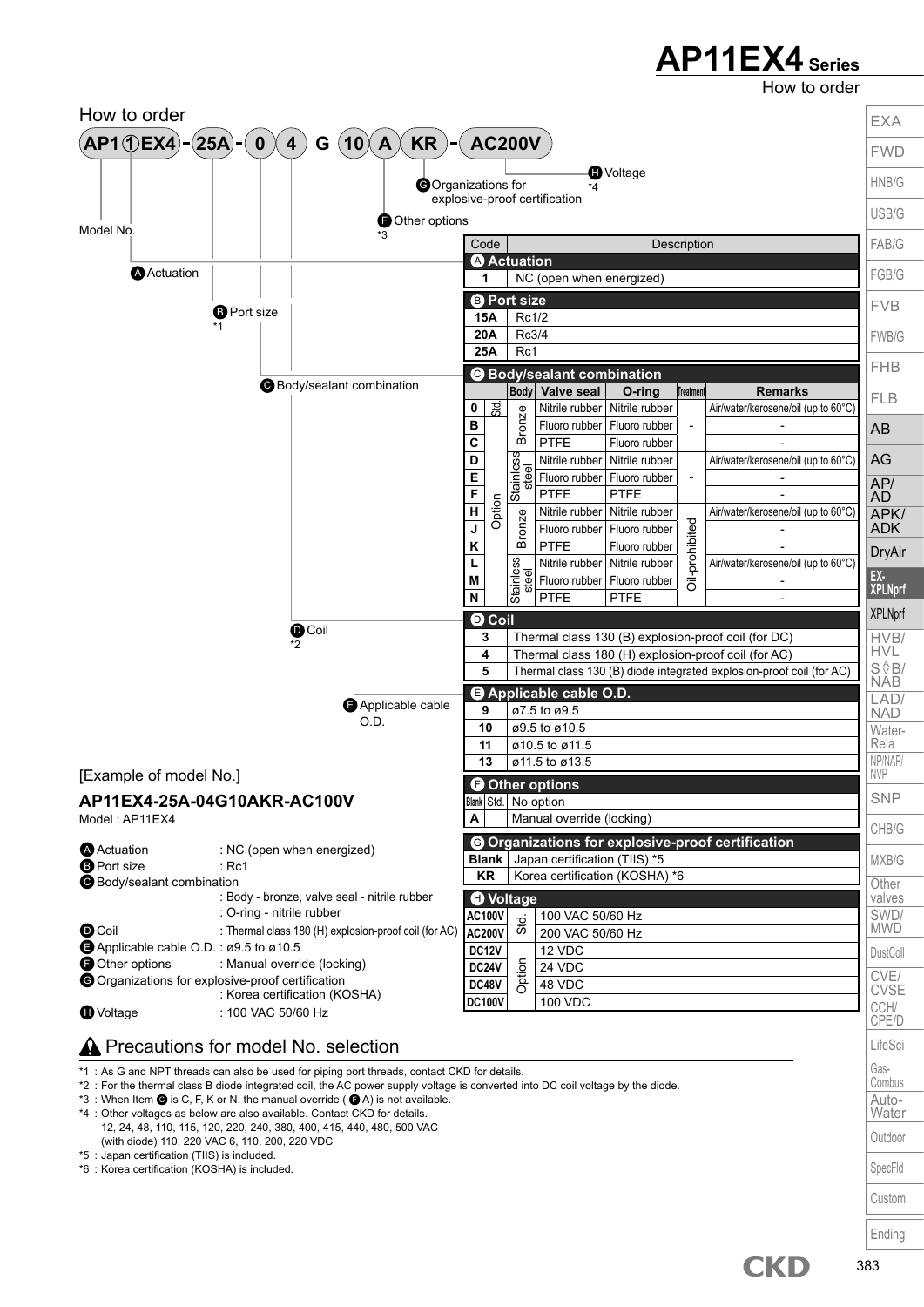#### Internal structure and parts list

● AP11EX4 Series



| No. | Part name      | <b>Material</b>                                                             |                                |
|-----|----------------|-----------------------------------------------------------------------------|--------------------------------|
| 1   | Core assembly  | SUS405 or equiv./                                                           | Stainless steel                |
|     |                | SUS316L/SUS403                                                              |                                |
| 2   | Shading coil   | Cu (Ag for stainless steel body) : Copper (silver for stainless steel body) |                                |
| 3   | Coil           |                                                                             |                                |
| 4   | Plunger        | SUS405 or equiv.                                                            | Stainless steel                |
| 5   | Plunger spring | <b>SUS304</b>                                                               | Stainless steel                |
| 6   | Valve spring   | <b>SUS304</b>                                                               | Stainless steel                |
| 7   | Body           | CAC408(SCS13) *                                                             | Bronze casting (S.S. casting)  |
| 8   | Valve seal     | <b>NBR</b>                                                                  | Nitrile rubber (fluoro rubber, |
|     |                | (FKM, PTFE)                                                                 | tetrafluoroethylene resin)     |
| 9   | Valve assembly | C3604/SUS303/SUS304                                                         | Stainless steel/copper alloy   |
|     |                | (SUS303/SUS304)                                                             | (stainless steel)              |
| 10  | Piston ring    | SUS304/PTFE                                                                 | Stainless steel/               |
|     |                |                                                                             | tetrafluoroethylene resin      |
| 11  | Body           | CAC408(SCS13) *                                                             | Bronze casting (S.S. casting)  |
| 12  | O-ring         | <b>NBR</b>                                                                  | Nitrile rubber (fluoro rubber, |
|     |                | (FKM, PTFE)                                                                 | tetrafluoroethylene resin)     |
| 13  | Orifice plate  | SUS304(SUS303)                                                              | Stainless steel                |
| 14  | Coil case      | ADC <sub>12</sub>                                                           | Aluminum die-casting           |

( ) shows options.

For port size 8 (1/4) or 10 (3/8), the body material is copper alloy (C3771) as standard, and the orifice plate material is SUS303 (stainless steel) for both the standard and options.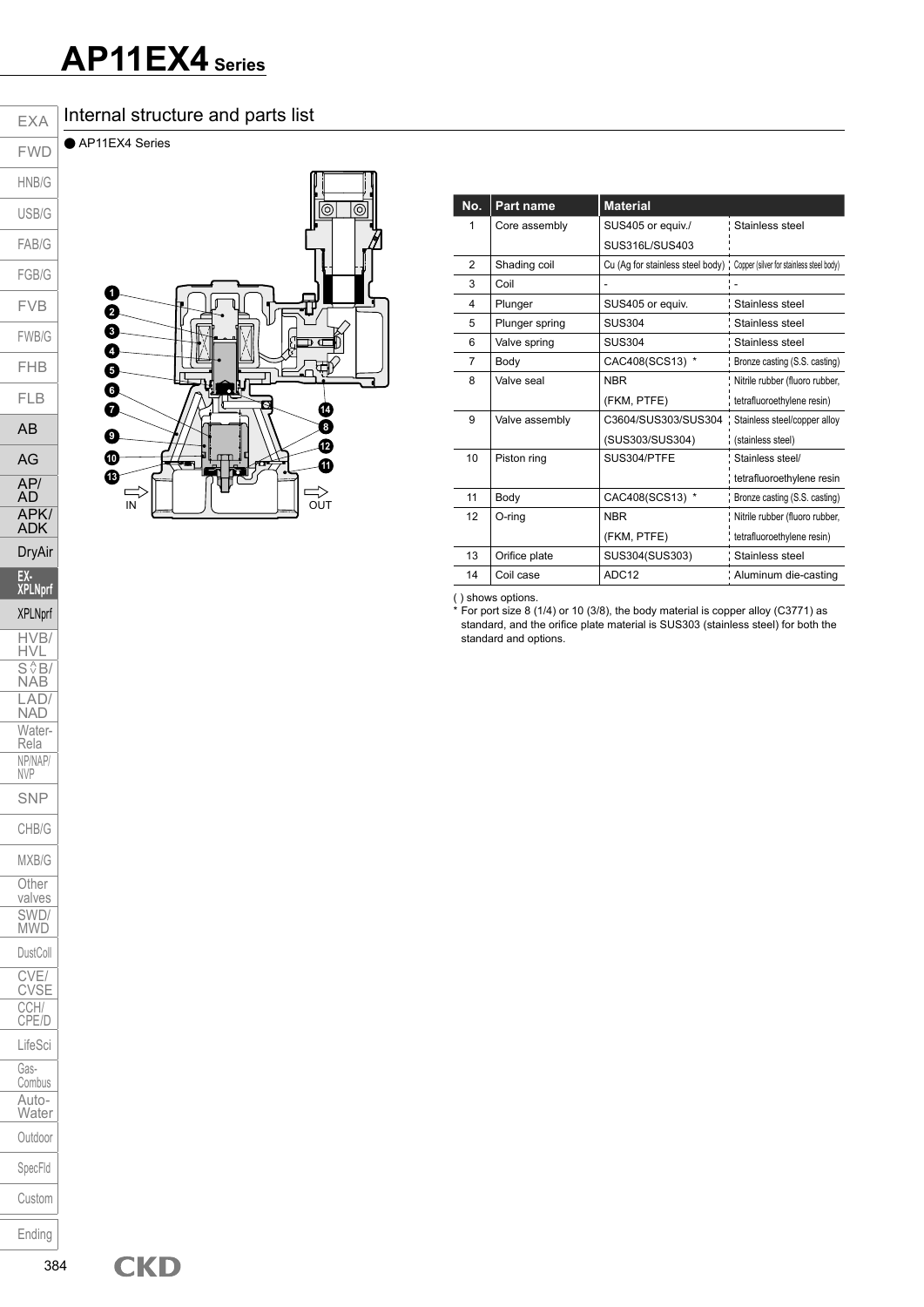Dimensions





Custom

Ending

valves SWD/ MWD DustColl CVE/ CVSE CCH/ CPE/D LifeSci Gas-Combus Auto-**Water** Outdoor SpecFld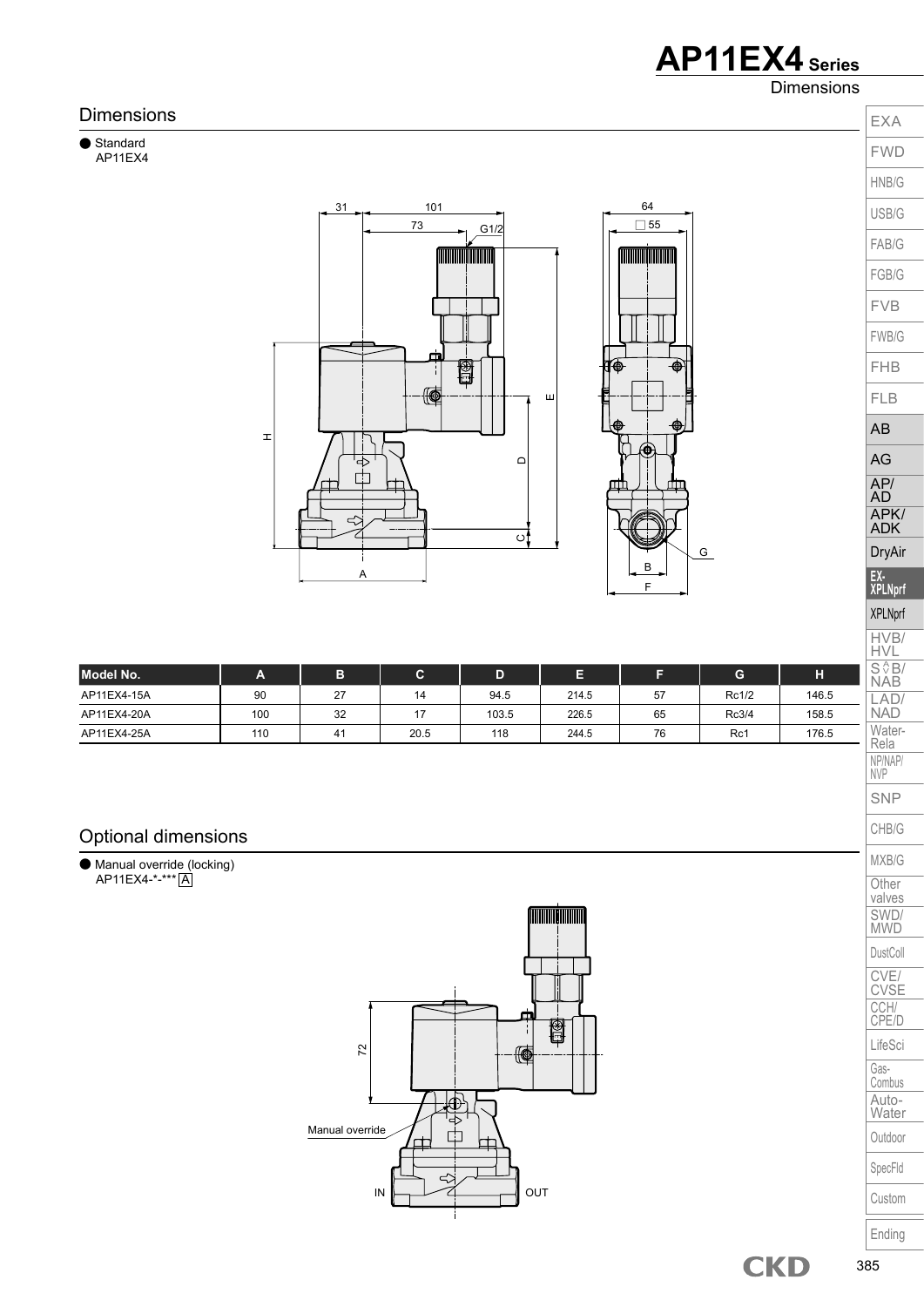

Explosion-proof pilot operated 2-port solenoid valve General purpose

## **AP21EX4 Series**

- Pressure and explosion proof construction Ex d IIB T4 (group IIB/temperature class T4)
- Organizations for explosive-proof certification: Japan certification (TIIS), Korea certification (KOSHA)
- NC (open when energized)
- Port size: Rc1<sup>1</sup>/<sub>4</sub> to Rc2, 32 to 50 flange Piston drive



#### JIS symbol Common specifications

EXA FWD HNB/G USB/G

FAB/G FGB/G FVB

FWB/G FHB

FLB AB



| ltem.                                       | AP21EX4                                                                                |
|---------------------------------------------|----------------------------------------------------------------------------------------|
| Working fluid                               | Air/water/kerosene/oil (50 mm <sup>2</sup> /s or less)                                 |
| Working pressure differential MPa           | 0.05 to 1.2 (refer to max. working pressure differential in individual specifications) |
| Max. working pressure MPa                   | 1.6 ( $\approx$ 230 psi, 16 bar)                                                       |
| MPal<br>Proof pressure (water pressure)     | 3.2 ( $\approx$ 460 psi, 32 bar)                                                       |
| °C<br>Fluid temperature                     | $-10$ (14 $\degree$ F) to 60 (140 $\degree$ F) (no freezing)                           |
| Ambient temperature °C                      | $-10$ (14°F) to 50 (122°F)                                                             |
| Thermal class                               | AC: Class 180 (H) AC diode integrated, DC: Class 130 (B)                               |
| Atmosphere                                  | Outdoors/explosive gas (group IIB/temperature class T4)                                |
| Valve structure                             | Pilot operated poppet, piston drive                                                    |
| Valve seat leakage (*) cm <sup>3</sup> /min | 1 or less (PTFE sealant: 400 or less) (air)                                            |
| Mounting orientation                        | Free (within working pressure differential range)                                      |
| Degree of protection                        | IP65 or equivalent                                                                     |

\*: Value at pneumatic pressure of 0.05 to 1.2 MPa.

#### Individual specifications

1 MPa ≈ 145.0 psi, 1 MPa = 10 bar

1 MPa ≈ 145.0 psi, 1 MPa = 10 bar

| <b>I</b> tem             |                     | <b>Orifice</b> | Min. working Max. working pressure differential (MPa) |     |            |     |                                            |     |     | <b>Rated</b>         |    |    |    |                               | Apparent power (VA) Power consump (W) Weight |      |      |
|--------------------------|---------------------|----------------|-------------------------------------------------------|-----|------------|-----|--------------------------------------------|-----|-----|----------------------|----|----|----|-------------------------------|----------------------------------------------|------|------|
| Model No.                | Port size Diameter  |                | Pressure<br>difference                                |     | <b>Air</b> |     | Water/kerosene Oil (50 mm <sup>2</sup> /s) |     |     | voltage              |    |    |    | When holding When starting    | AC                                           | DC   | (kg) |
| NC (open when energized) |                     | (mm)           | (MPa)                                                 |     |            |     | AC DC AC DC AC DC                          |     |     |                      |    |    |    | 50 Hz 60 Hz 50 Hz 60 Hz 60 Hz |                                              |      |      |
| AP21EX4-32A              | Rc1 <sup>1</sup> /4 |                |                                                       |     |            |     |                                            |     |     | 100 VAC 50/60 Hz     |    |    |    |                               |                                              |      | 4.2  |
| $-32F$                   | 32 flange           | 35             |                                                       |     |            |     |                                            |     |     |                      |    |    |    |                               |                                              |      | 7.7  |
| $-40A$                   | Rc1 <sup>1</sup> /2 |                |                                                       |     |            |     |                                            |     |     | 1200 VAC 50/60 Hz    |    |    |    |                               |                                              |      | 5.2  |
| $-40F$                   | 40 flange           | 43             | 0.05                                                  | 1.2 | 0.6        | 1.0 | 0.6                                        | 0.6 | 0.6 | (12 VDC)             | 18 | 15 | 29 | 24                            | 8/7                                          | 11.6 | 8.7  |
| $-50A$                   | Rc <sub>2</sub>     | 53             |                                                       |     |            |     |                                            |     |     | (24 VDC)<br>(48 VDC) |    |    |    |                               |                                              |      | 6.7  |
| $-50F$                   | 50 flange           |                |                                                       |     |            |     |                                            |     |     | (100 VDC) *3         |    |    |    |                               |                                              |      | 10.7 |

\*1 : Refer to DC column for the max. working pressure differential of coil with diode.

\*2 : The voltage fluctuation range must be within -10 to +10% of the rated voltage.

\*3 : ( ) shows options.

#### Flow characteristics

| Model No.                | Port size                       | <b>Orifice size</b><br>(mm) | Cv | <b>Effective cross-sectional area</b><br>(mm <sup>2</sup> ) |  |  |
|--------------------------|---------------------------------|-----------------------------|----|-------------------------------------------------------------|--|--|
| NC (open when energized) |                                 |                             |    |                                                             |  |  |
| AP21EX4-32A              | Rc1 <sup>1</sup> / <sub>4</sub> | 35                          | 25 | 460                                                         |  |  |
| $-32F$                   | 32 flange                       |                             |    |                                                             |  |  |
| $-40A$                   | $Rc1\frac{1}{2}$                |                             |    |                                                             |  |  |
| $-40F$                   | 40 flange                       | 43                          | 34 | 625                                                         |  |  |
| $-50A$                   | Rc2                             |                             |    |                                                             |  |  |
| $-50F$                   | 50 flange                       | 53                          | 53 | 975                                                         |  |  |

AG AP/ AD APK/ ADK DryAir **EX-XPLNprf XPLNprf** HVB/ HVL  $S \sqrt{\frac{A}{2}}B/$ NAB LAD/ NAD Water-Rela NP/NAP/ NVP SNP CHB/G MXB/G **Other** valves SWD/ **MWD** DustColl CVE/ CVSE CCH/ CPE/D LifeSci Gas-Combus Auto-**Water** Outdoor SpecFld Custom Ending

**CKD**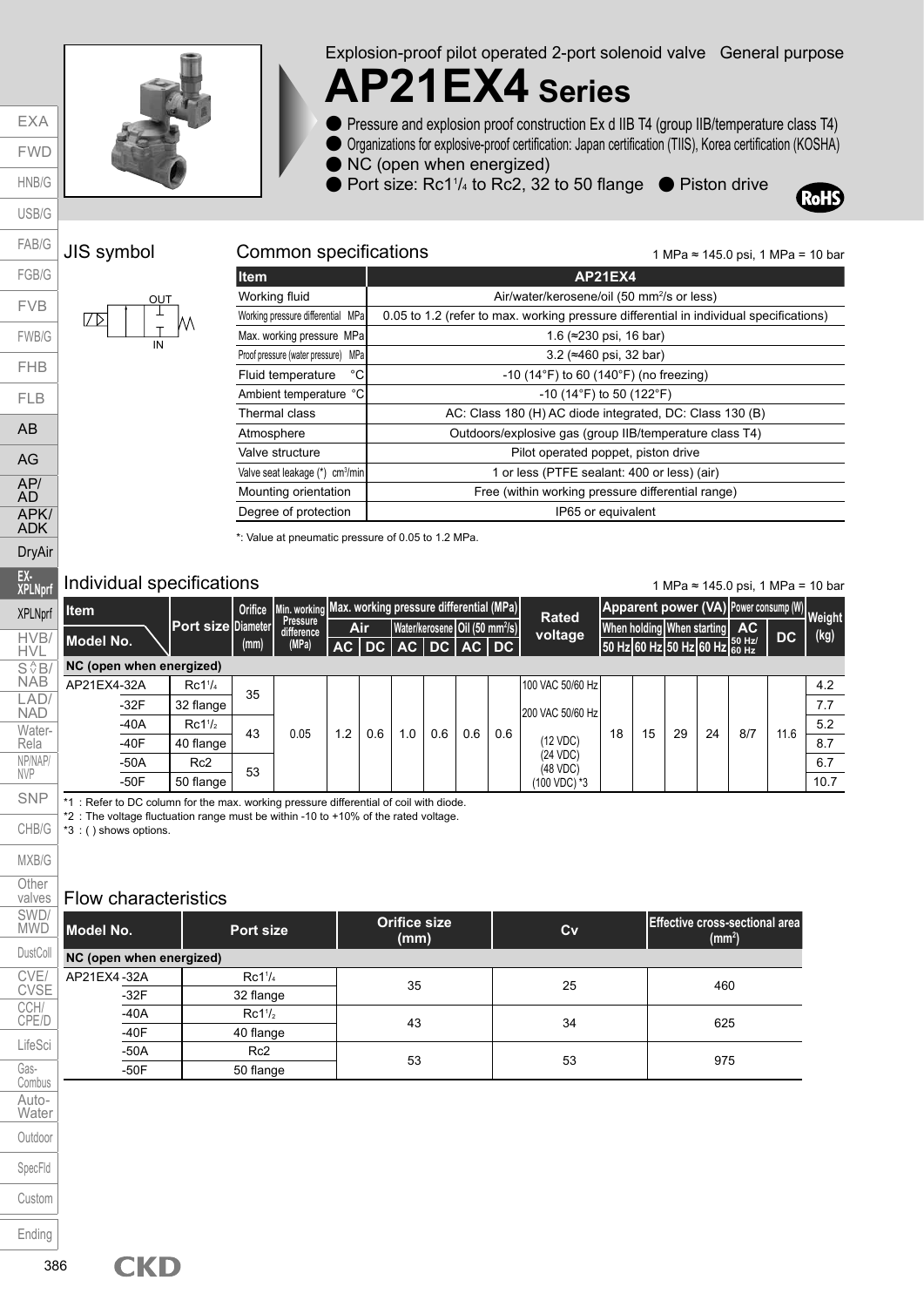How to order



\*3 : For the thermal class B diode integrated coil, the AC power supply voltage is converted into DC coil voltage by the diode.

\*4 : When Item  $\bigcirc$  is C, F, K or N, the manual override (Item  $\bigcirc$  A) is not available. \*5 : Other voltages as below are also available. Contact CKD for details. 12, 24, 48, 110, 115, 120, 220, 240, 380, 400, 415, 440, 480, 500 VAC (with diode) 110, 220 VAC 6, 110, 200, 220 VDC

\*6 : Japan certification (TIIS) is included.

\*7 : Korea certification (KOSHA) is included.

SpecFld Custom

**CKD**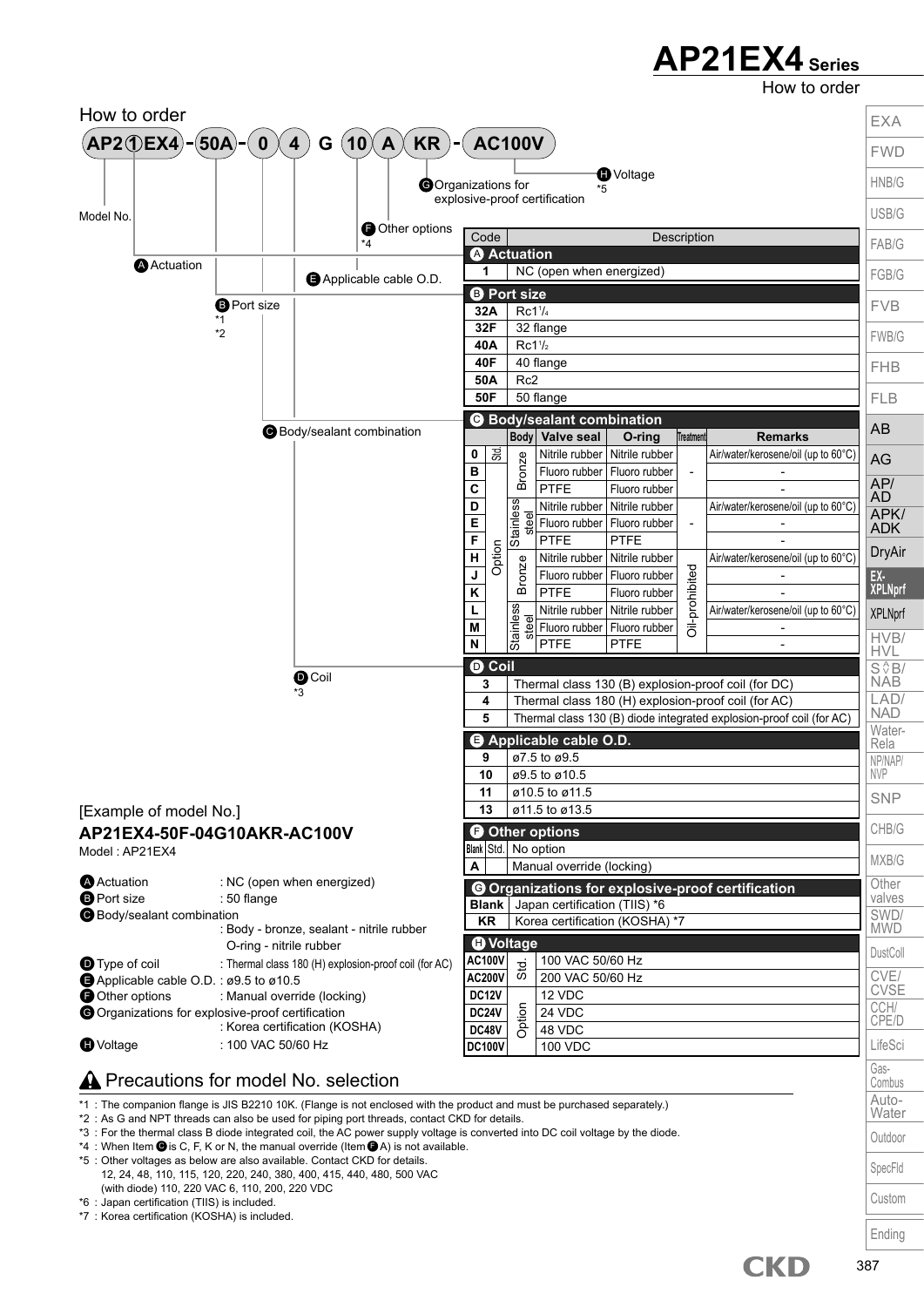#### Internal structure and parts list

● AP21EX4 Series



| No. | Part name           | <b>Material</b>                                                             |                                |
|-----|---------------------|-----------------------------------------------------------------------------|--------------------------------|
|     | Core assembly       | SUS405 or equiv./SUS316L/ ' Stainless steel                                 |                                |
|     |                     | <b>SUS403</b>                                                               |                                |
| 2   | Shading coil        | Cu (Ag for stainless steel body) : Copper (silver for stainless steel body) |                                |
| 3   | Coil                |                                                                             |                                |
| 4   | Plunger             | SUS405 or equiv.                                                            | : Stainless steel              |
| 5   | Plunger spring      | <b>SUS304</b>                                                               | Stainless steel                |
| 6   | Valve spring        | <b>SUS304</b>                                                               | : Stainless steel              |
| 7   | Body                | CAC408(SCS13)                                                               | Bronze casting (S.S. casting)  |
| 8   | Valve seal          | <b>NBR</b>                                                                  | Nitrile rubber (fluoro rubber, |
|     |                     | (FKM, PTFE)                                                                 | tetrafluoroethylene resin)     |
| 9   | Main valve assembly | C3604/SUS303/SUS304                                                         | Stainless steel/               |
|     |                     | (SUS303/SUS304)                                                             | Copper alloy (stainless steel) |
| 10  | Seal ring set       | SUS304/PTFE                                                                 | Stainless steel/               |
|     |                     |                                                                             | Tetrafluoroethylene resin      |
| 11  | Body                | CAC408(SCS13)                                                               | Bronze casting (S.S. casting)  |
| 12  | O-ring              | <b>NBR</b>                                                                  | Nitrile rubber (fluoro rubber, |
|     |                     | (FKM, PTFE)                                                                 | tetrafluoroethylene resin)     |
| 13  | Orifice plate       | <b>SUS304</b>                                                               | Stainless steel                |
| 14  | Coil case           | ADC <sub>12</sub>                                                           | Aluminum die-casting           |

( ) shows options.

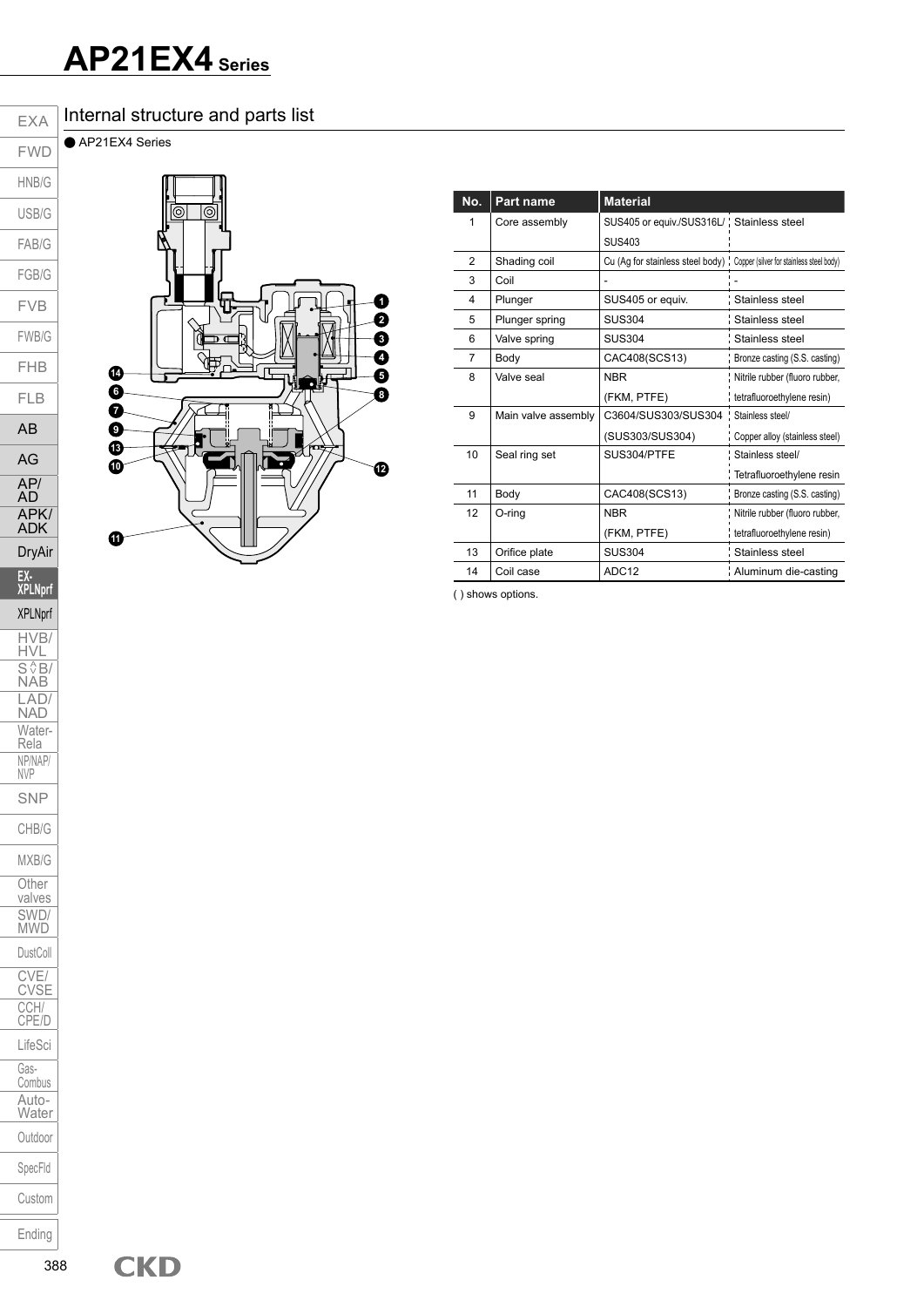**Dimensions** 

#### Dimensions







| Model No.   | A   | в  | С   | D   | Е   |    | G               | н  |
|-------------|-----|----|-----|-----|-----|----|-----------------|----|
| AP21EX4-32A | 125 | 54 | 112 | 147 | 215 | 27 | Rc1 1/4         | 32 |
| AP21EX4-40A | 140 | 60 | 122 | 153 | 221 | 30 | Rc1 1/2         | 38 |
| AP21EX4-50A | 160 | 74 | 132 | 161 | 229 | 37 | Rc <sub>2</sub> | 45 |

Standard (flange) AP21EX4-32F/40F/50F





| Model No.   | A   | в  | D   | Е   | н   |            | ĸ   |    | Outdoor |
|-------------|-----|----|-----|-----|-----|------------|-----|----|---------|
| AP21EX4-32F | 170 | 32 | 147 | 215 | 135 | 36<br>(35) | 100 | 12 | SpecFld |
| AP21EX4-40F | 180 | 38 | 153 | 221 | 140 | 42         | 105 | 14 |         |
| AP21EX4-50F | 180 | 45 | 161 | 229 | 155 | 53<br>(52) | 120 | 14 | Custom  |
|             |     |    |     |     |     |            |     |    |         |

Dimensions shown in ( ) are for stainless steel body.

EXA FWD HNB/G USB/G FAB/G FGB/G FVB FWB/G FHB FLB AB AG AP/ AD APK/ ADK DryAir **EX-XPLNprf** XPLNprf HVB/ HVL  $S \sqrt{\frac{A}{B}}$ NAB LAD/ NAD Water-Rela NP/NAP/ NVP SNP CHB/G MXB/G **Other** valves SWD/ MWD DustColl CVE/ CVSE CCH/ CPE/D LifeSci Gas-Combus Auto-**Water** Outdoor

Ending

389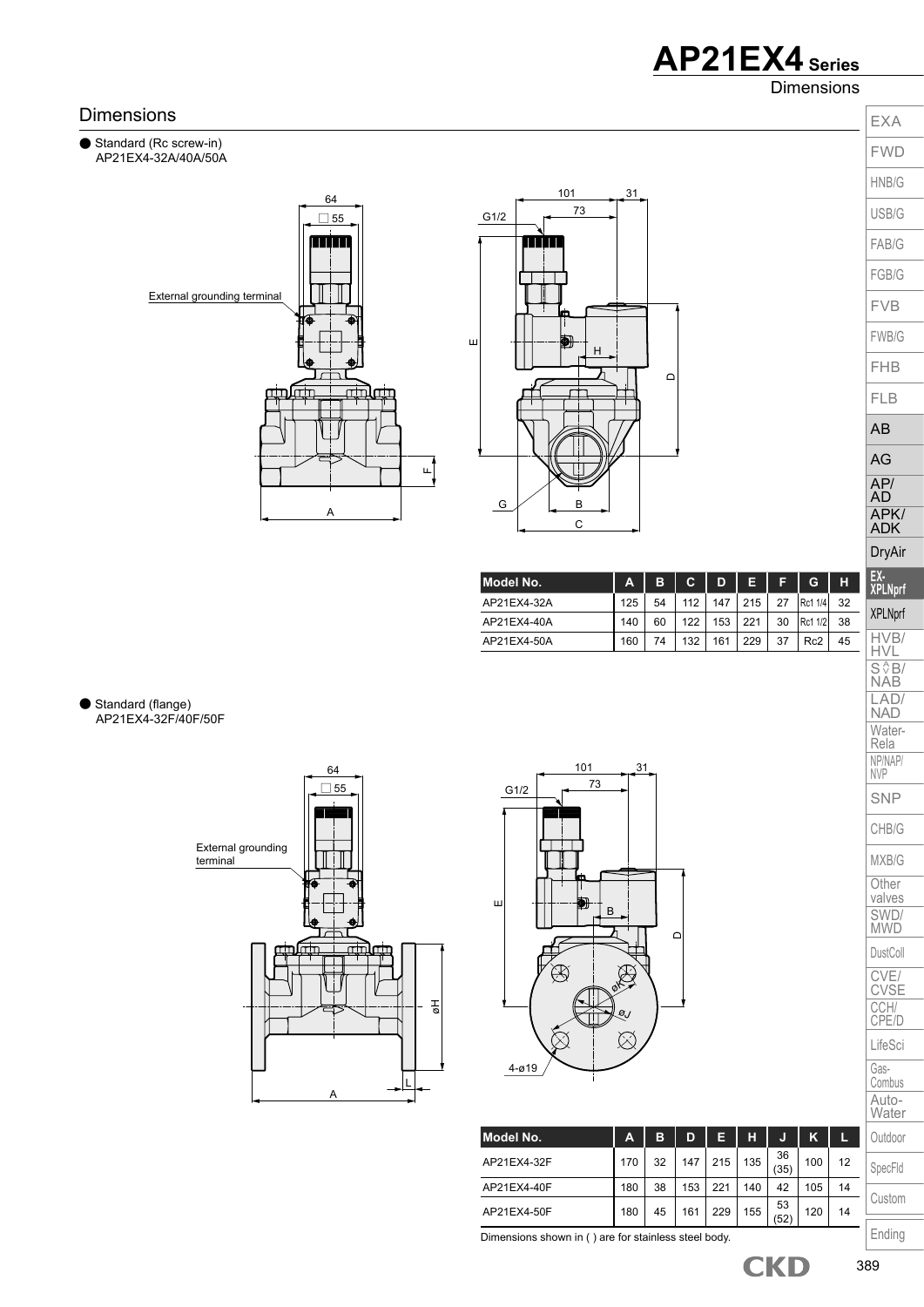AP21EX4-32A/40A/50A-\*\*\* A



Optional dimensions ● Manual override (locking) (Rc screw-in)



**CAD** 

● Manual override (locking) (flange) AP21EX4-32F/40F/50F-\*\*\* <u>|A</u>

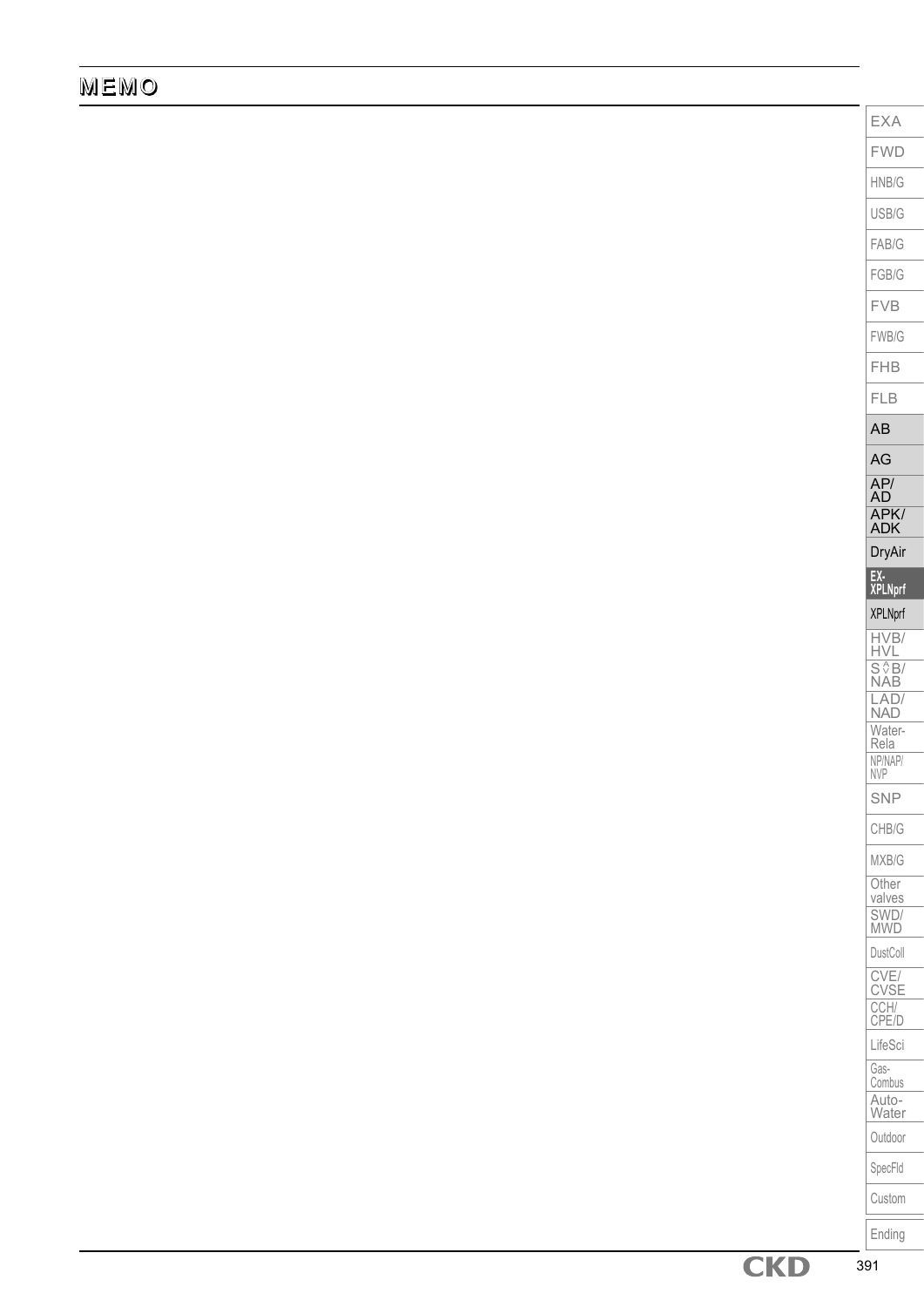

Explosion-proof pilot operated 2-port solenoid valve General purpose

## **AD11EX4 Series**

- Pressure and explosion proof construction Ex d IIB T4 (group IIB/temperature class T4)
- Organizations for explosive-proof certification: Japan certification (TIIS), Korea certification (KOSHA)
- NC (open when energized)
- Port size: Rc1/2 to Rc1 Diaphragm drive



#### JIS symbol C

EXA FWD HNB/G USB/G

FAB/G



| ommon specifications |  |
|----------------------|--|
|                      |  |

1 MPa ≈ 145.0 psi, 1 MPa = 10 bar

| <b>Item</b>                                      | <b>AD11EX4</b>                                                                       |  |  |  |  |  |  |
|--------------------------------------------------|--------------------------------------------------------------------------------------|--|--|--|--|--|--|
| Working fluid                                    | Air/water/kerosene/oil (50 mm <sup>2</sup> /s or less)                               |  |  |  |  |  |  |
| Working pressure differential<br>MPa             | 0.02 to 1 (refer to max. working pressure differential in individual specifications) |  |  |  |  |  |  |
| Max. working pressure MPa                        | 2 (≈290 psi, 20 bar)                                                                 |  |  |  |  |  |  |
| MPa<br>Proof pressure (water pressure)           | 8 (≈1200 psi, 80 bar)                                                                |  |  |  |  |  |  |
| $^{\circ}$ C<br>Fluid temperature                | $-10$ (14 $\degree$ F) to 60 (140 $\degree$ F) (no freezing)                         |  |  |  |  |  |  |
| Ambient temperature °C                           | $-10$ (14°F) to 50 (122°F)                                                           |  |  |  |  |  |  |
| Thermal class                                    | AC: Class 180 (H) AC diode integrated, DC: Class 130 (B)                             |  |  |  |  |  |  |
| Atmosphere                                       | Outdoors/explosive gas (group IIB/temperature class T4)                              |  |  |  |  |  |  |
| Valve structure                                  | Pilot operated poppet, diaphragm drive                                               |  |  |  |  |  |  |
| Valve seat leakage (*) cm <sup>3</sup> /min(ANR) | 0.2 or less (air)                                                                    |  |  |  |  |  |  |
| Mounting orientation                             | Free (within working pressure differential range)                                    |  |  |  |  |  |  |
| Degree of protection                             | IP65 or equivalent                                                                   |  |  |  |  |  |  |
|                                                  |                                                                                      |  |  |  |  |  |  |

\*: Value at pneumatic pressure of 0.02 to 1 MPa.

#### Individual specifications

1 MPa ≈ 145.0 psi, 1 MPa = 10 bar

| <b>Item</b>              |        | <b>Port</b> | <b>Orifice</b> | Min. working Max. working pressure differential (MPa) |                     |             |     |     |     |                                                                                                  |    | Apparent power (VA) Power consump (W) Weight |    |    |     |      |      |
|--------------------------|--------|-------------|----------------|-------------------------------------------------------|---------------------|-------------|-----|-----|-----|--------------------------------------------------------------------------------------------------|----|----------------------------------------------|----|----|-----|------|------|
|                          |        | size        | size           | pressure<br>differential                              | <b>Air</b>          |             |     |     |     | Water/kerosene   Oil (50 mm <sup>2</sup> /s)   Rated voltage   When holding   When starting   AC |    |                                              |    |    |     |      | (kg) |
| Model No.                |        |             | (mm)           | (MPa)                                                 | $AC$ DC $\parallel$ | AC DC AC DC |     |     |     |                                                                                                  |    | 50 Hz 60 Hz 50 Hz 60 Hz 60 Hz DC             |    |    |     |      |      |
| NC (open when energized) |        |             |                |                                                       |                     |             |     |     |     |                                                                                                  |    |                                              |    |    |     |      |      |
| AD11EX4 -15A             |        | Rc1/2       | 15             |                                                       |                     |             |     |     |     | 100 VAC 50/60 Hz                                                                                 |    |                                              |    |    |     |      | 1.7  |
|                          |        |             |                | 0.02                                                  |                     |             |     |     |     | 200 VAC 50/60 Hz                                                                                 |    |                                              |    |    |     |      |      |
|                          | $-20A$ | Rc3/4       | 20             | $(\approx 2.9 \text{ psi.})$<br>$0.2$ bar)            | 0.6                 | 0.7         | 0.6 | 0.6 | 0.6 | (12 VDC)                                                                                         | 18 | 15                                           | 29 | 24 | 8/7 | 11.6 | 1.9  |
|                          | $-25A$ | Rc1         | 25             |                                                       |                     |             |     |     |     | (24 VDC)<br>(48 VDC)<br>(100 VDC) *3                                                             |    |                                              |    |    |     |      | 2.3  |

\*1 : Refer to DC column for the max. working pressure differential of coil with diode.

\*2 : The voltage fluctuation range must be within -10 to +10% of the rated voltage.

\*3 : ( ) shows options.

#### Flow characteristics

**CKD** 

| Model No.                                       |        |       |    |                          | <b>Flow characteristics.</b> |          |                          |  |  |  |  |  |
|-------------------------------------------------|--------|-------|----|--------------------------|------------------------------|----------|--------------------------|--|--|--|--|--|
| Port size size (mm) C[dm <sup>3</sup> /(s·bar)] |        |       |    | b                        | Cv                           | $S/mm^2$ |                          |  |  |  |  |  |
| NC (open when energized)                        |        |       |    |                          |                              |          |                          |  |  |  |  |  |
| AD11EX4 -15A                                    |        | Rc1/2 | 15 | 21                       | 0.22                         | 4.5      | $\overline{\phantom{a}}$ |  |  |  |  |  |
|                                                 | $-20A$ | Rc3/4 | 20 | $\overline{\phantom{0}}$ |                              | 9.3      | 162                      |  |  |  |  |  |
|                                                 | $-25A$ | Rc1   | 25 | $\overline{\phantom{a}}$ |                              | 12.0     | 231                      |  |  |  |  |  |

\*: Effective cross-sectional area S and sonic conductance C are converted as S ≈ 5.0 x C.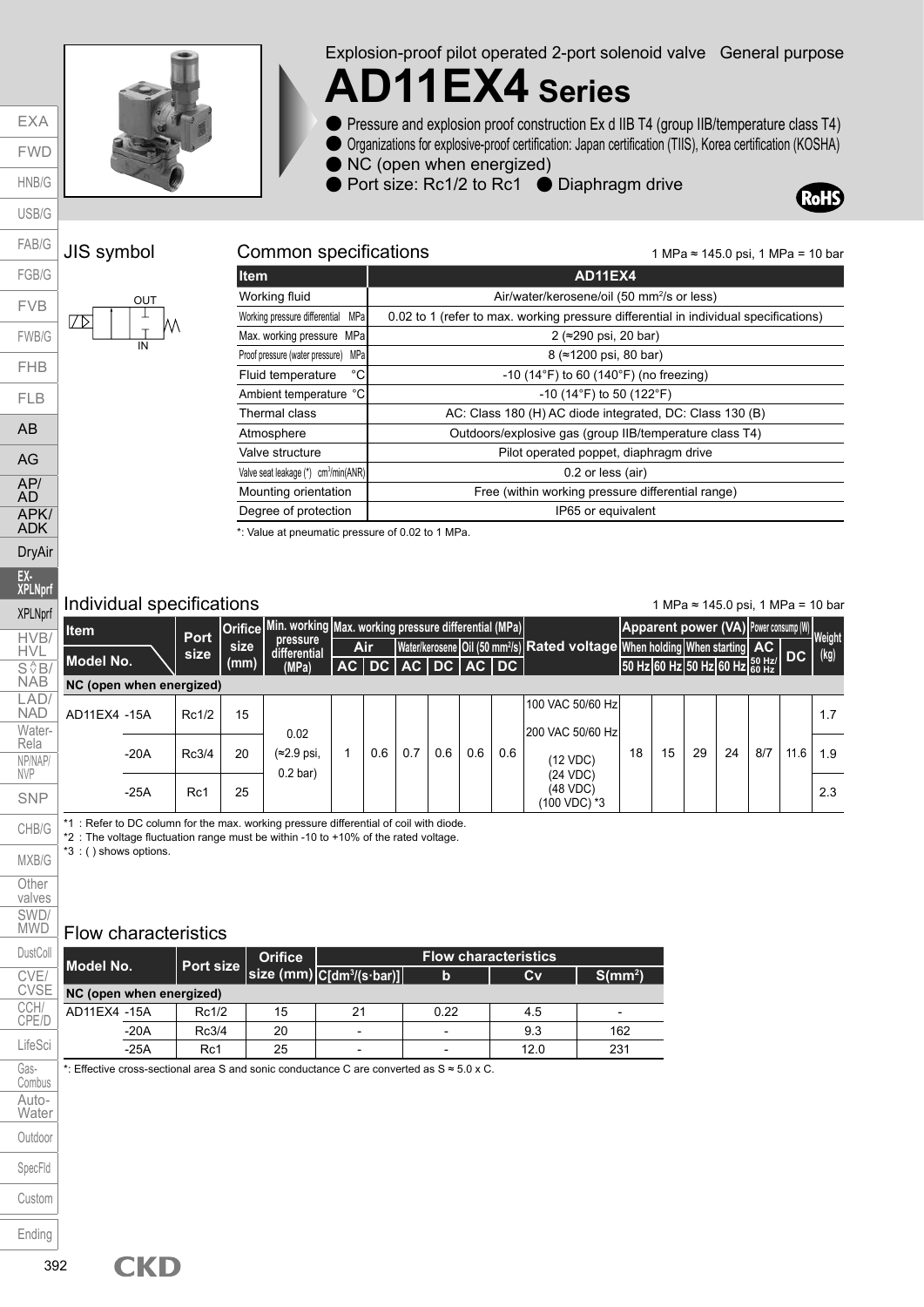How to order

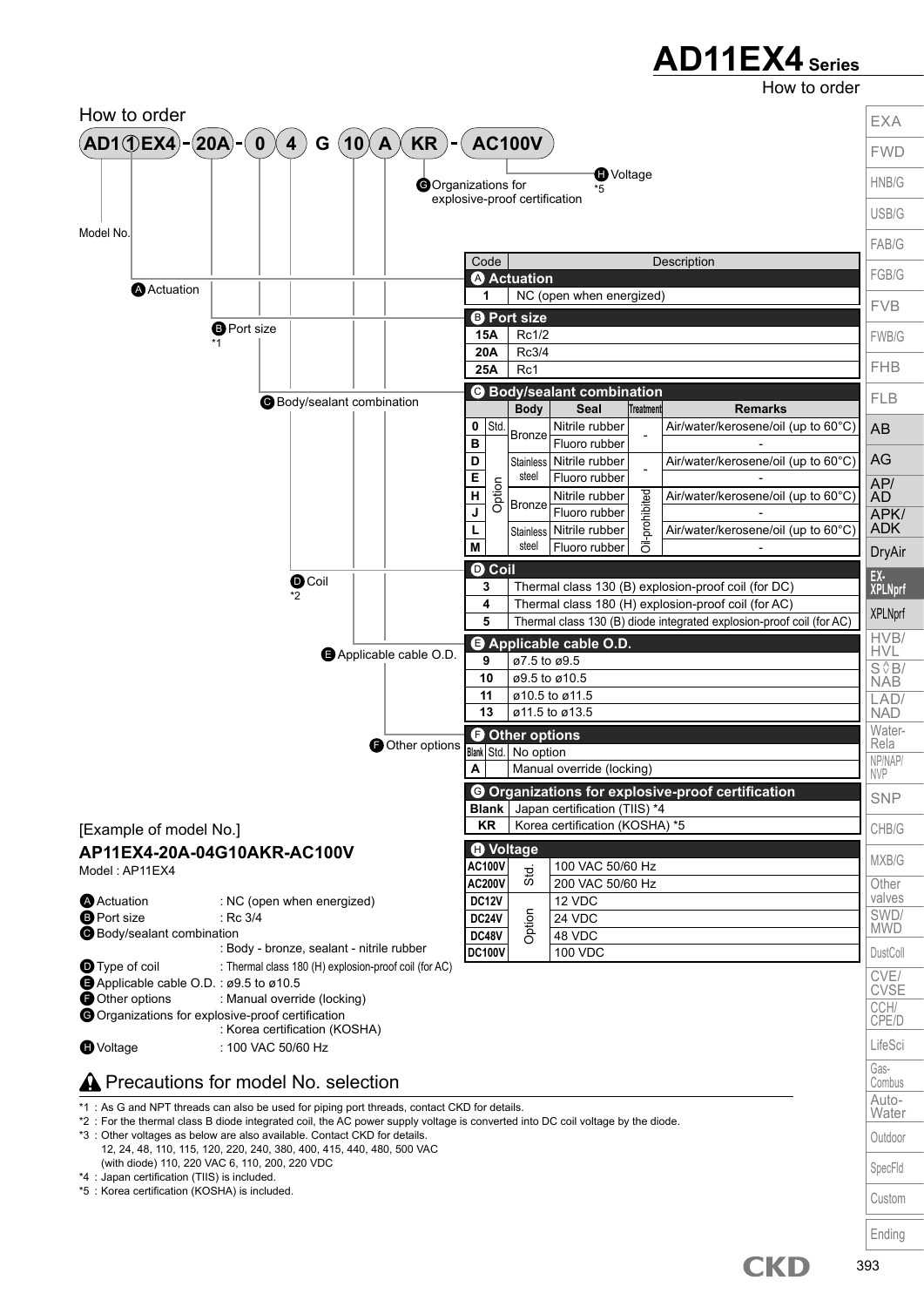#### Internal structure and parts list

● AD11EX4 Series



|                                  | No.            | Part name      | <b>Material</b>                                                             |                                 |
|----------------------------------|----------------|----------------|-----------------------------------------------------------------------------|---------------------------------|
| $\circledcirc$<br>$\circledcirc$ |                | Core assembly  | SUS405 or equiv./SUS316L/ Stainless steel                                   |                                 |
|                                  |                |                | <b>SUS403</b>                                                               |                                 |
|                                  | 2              | Shading coil   | Cu (Ag for stainless steel body) ; Copper (silver for stainless steel body) |                                 |
|                                  | 3              | Coil           |                                                                             |                                 |
|                                  | 4              | Plunger        | SUS405 or equiv.                                                            | Stainless steel                 |
|                                  | 5              | Plunger spring | <b>SUS304</b>                                                               | Stainless steel                 |
|                                  | 6              | Valve spring   | <b>SUS304</b>                                                               | Stainless steel                 |
|                                  | $\overline{7}$ | Body           | CAC408(SCS13)                                                               | Bronze casting (S.S. casting)   |
|                                  | 8              | Seal           | NBR(FKM)                                                                    | Nitrile rubber (fluoro rubber)  |
| स्र                              | 9              | Diaphragm      | SUS303/SUS304/NBR                                                           | Stainless steel/nitrile rubber  |
| a.                               |                | assembly       | (SUS303/SUS304/FKM)                                                         | (stainless steel/fluoro rubber) |
|                                  | 10             | Body           | CAC408(SCS13)                                                               | Bronze casting (S.S. casting)   |
| ®<br>41                          | 11             | O-ring         | NBR(FKM)                                                                    | Nitrile rubber (fluoro rubber)  |
| B<br>$\overline{10}$             | 12             | Orifice plate  | <b>SUS304</b>                                                               | Stainless steel                 |
|                                  | 13             | Coil case      | ADC <sub>12</sub>                                                           | Aluminum die-casting            |

( ) shows options.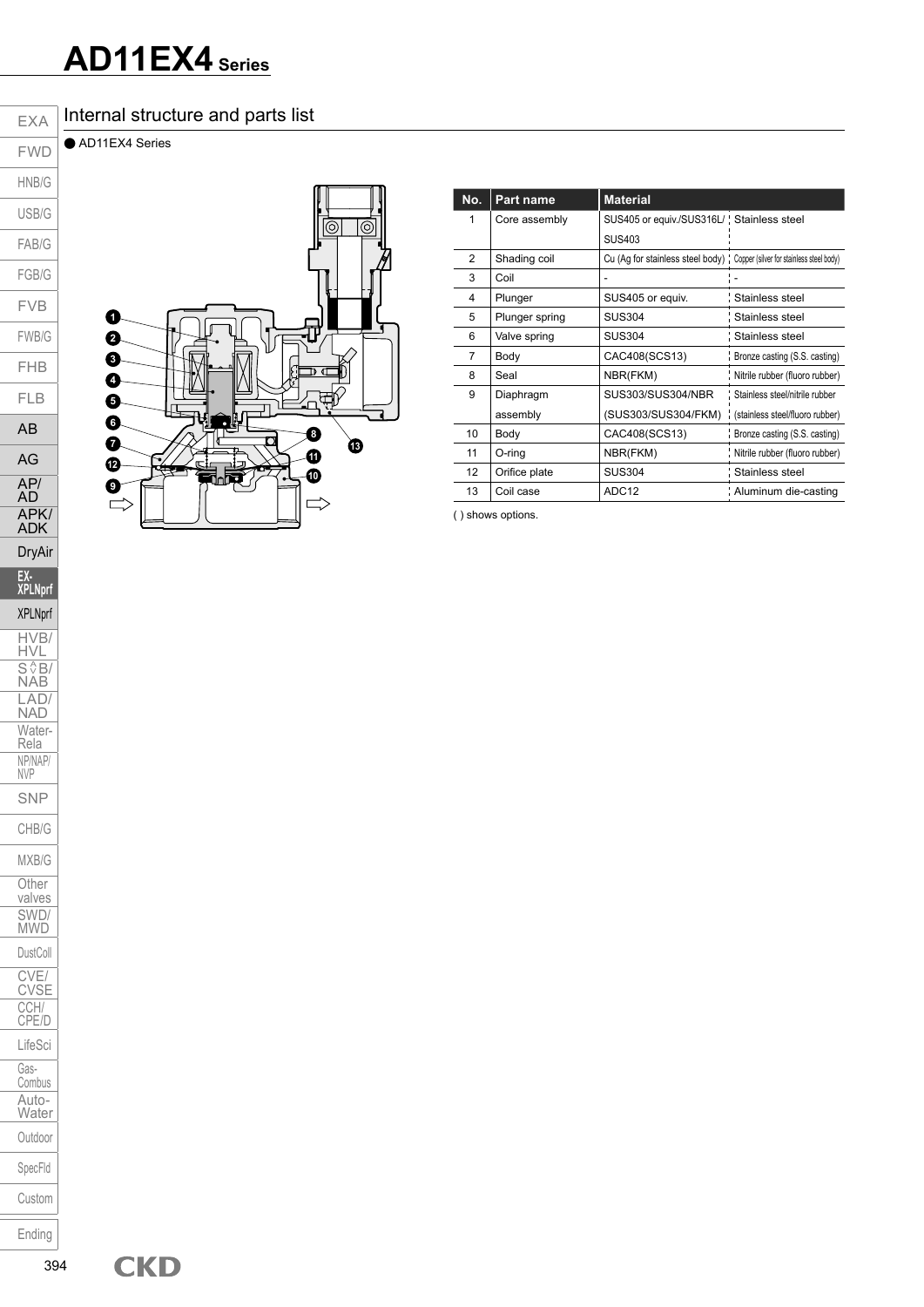**AD11EX4 Series** Dimensions and optional dimensions

> EXA FWD

#### Dimensions and optional dimensions

● Standard

AD11EX4-15A/20A/25A



| Model No.   | A   | כי                 | ັ    | D    | ▭<br>. – |    |       | н     |
|-------------|-----|--------------------|------|------|----------|----|-------|-------|
| AD11EX4-15A | 90  | $\sim$<br><u>_</u> | 14   | 75.5 | 195.5    | 57 | Rc1/2 | 127.5 |
| AD11EX4-20A | 100 | 32                 |      | 81.5 | 204.5    | 65 | Rc3/4 | 136.5 |
| AD11EX4-25A | 110 | 4                  | 20.5 | 87   | 213.5    | 76 | Rc1   | 145.5 |

● Manual override (locking) AD11EX4-15A/20A/25A-\*\*\* A



HVB/ HVL  $S \sqrt{\frac{A}{B}}$ NAB LAD/ NAD Water-Rela NP/NAP/ NVP SNP CHB/G MXB/G **Other** valves SWD/ MWD DustColl CVE/ CVSE CCH/ CPE/D LifeSci Gas-Combus Auto-**Water Outdoor** SpecFld Custom Ending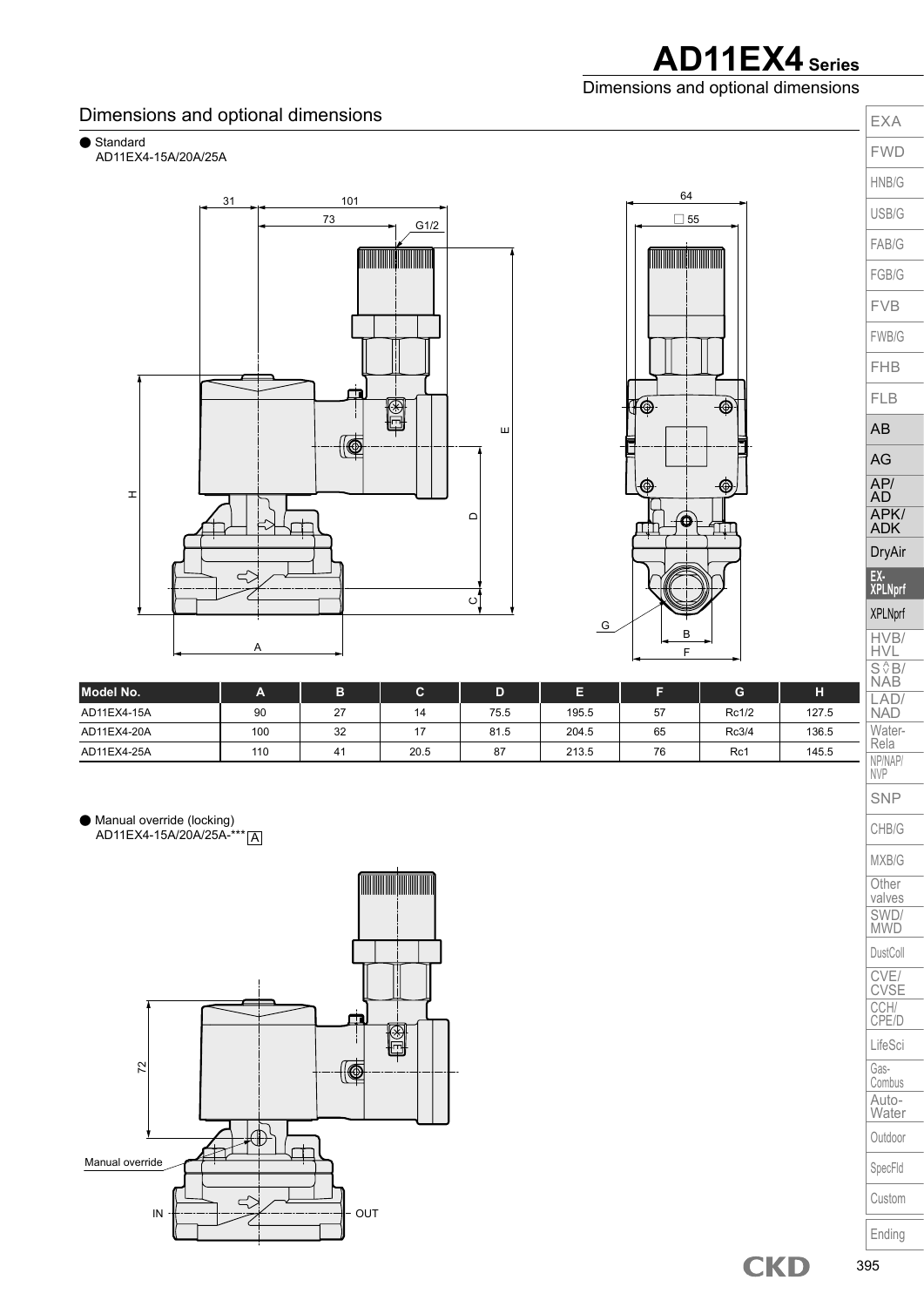

Explosion-proof pilot operated 2-port solenoid valve General purpose

# **AD21EX4 Series**

- Pressure and explosion proof construction Ex d IIB T4 (group IIB/temperature class T4)
- Organizations for explosive-proof certification: Japan certification (TIIS), Korea certification (KOSHA)
- NC (open when energized)

**Item AD21EX4** 

● Port size: Rc1<sup>1</sup>/<sub>4</sub> to Rc2, 32 to 50 flange ● Diaphragm drive



#### JIS symbol Common specifications

EXA FWD HNB/G



| Working fluid                                       | Air/water/kerosene/oil (50 mm <sup>2</sup> /s or less)                                  |  |  |  |  |  |  |
|-----------------------------------------------------|-----------------------------------------------------------------------------------------|--|--|--|--|--|--|
| Working pressure differential MPa                   | 0.02 to 0.7 (refer to max. working pressure differential in individual specifications.) |  |  |  |  |  |  |
| MPa<br>Max. working pressure                        | (≈150 psi, 10 bar)                                                                      |  |  |  |  |  |  |
| MPal<br>Proof pressure (water)                      | 3.2 ( $\approx$ 460 psi, 32 bar)                                                        |  |  |  |  |  |  |
| °C<br>Fluid temperature                             | $-10$ (14 $\degree$ F) to 60 (140 $\degree$ F) (no freezing)                            |  |  |  |  |  |  |
| °C∣<br>Ambient temperature                          | $-10$ (14°F) to 50 (122°F)                                                              |  |  |  |  |  |  |
| Thermal class                                       | AC: Class 180 (H) AC diode integrated, DC: Class 130 (B)                                |  |  |  |  |  |  |
| Atmosphere                                          | Outdoors/explosive gas (group IIB/temperature class T4)                                 |  |  |  |  |  |  |
| Valve structure                                     | Pilot operated poppet, diaphragm drive                                                  |  |  |  |  |  |  |
| cm <sup>3</sup> /min(ANR)<br>Valve seat leakage (*) | 1 or less (air)                                                                         |  |  |  |  |  |  |
| Mounting orientation                                | Free (within working pressure differential range)                                       |  |  |  |  |  |  |
| Degree of protection                                | IP65 or equivalent                                                                      |  |  |  |  |  |  |

\*: Value at pneumatic pressure of 0.02 to 0.7 MPa.

#### Individual specifications

1 MPa ≈ 145.0 psi, 1 MPa = 10 bar

1 MPa ≈ 145.0 psi, 1 MPa = 10 bar

| Item                     |                     |      | Orifice Min. working Max. working pressure differential (MPa) |     |                   |     |                                              |            | <b>Rated</b>         |    | Apparent power (VA) Power consump (W) |    |    |     |      |                       |
|--------------------------|---------------------|------|---------------------------------------------------------------|-----|-------------------|-----|----------------------------------------------|------------|----------------------|----|---------------------------------------|----|----|-----|------|-----------------------|
|                          | Port size           | size | pressure<br>difference                                        |     | Air               |     | Water/kerosene   Oil (50 mm <sup>2</sup> /s) |            | voltage              |    | When holding When starting   AC   DC  |    |    |     |      | <b>Weight</b><br>(kg) |
| Model No.                |                     | (mm) | (MPa)                                                         |     | AC DC AC DC AC DC |     |                                              |            |                      |    | 50 Hz 60 Hz 50 Hz 60 Hz 60 Hz         |    |    |     |      |                       |
| NC (open when energized) |                     |      |                                                               |     |                   |     |                                              |            |                      |    |                                       |    |    |     |      |                       |
| AD21EX4-32A              | Rc1 <sup>1</sup> /4 | 35   |                                                               |     |                   |     |                                              |            | 100 VAC 50/60 Hz     |    |                                       |    |    |     |      | 4.0                   |
| $-32F$                   | 32 flange           |      |                                                               |     |                   |     |                                              |            | 200 VAC 50/60Hz      |    |                                       |    |    |     |      | 7.5                   |
| $-40A$                   | Rc1 <sup>1</sup> /2 | 43   | 0.02                                                          | 0.7 | 0.6               | 0.6 |                                              |            |                      |    | 15                                    | 29 |    |     |      | 5.0                   |
| $-40F$                   | 40 flange           |      |                                                               |     |                   |     |                                              | 0.6<br>0.6 | (12 VDC)             | 18 |                                       |    | 24 | 8/7 | 11.6 | 8.5                   |
| $-50A$                   | Rc <sub>2</sub>     | 53   |                                                               |     |                   |     |                                              |            | (24 VDC)<br>(48 VDC) |    |                                       |    |    |     |      | 6.5                   |
| $-50F$                   | 50 flange           |      |                                                               |     |                   |     |                                              |            | 100 VDC) *3          |    |                                       |    |    |     |      | 10.5                  |

\*1 : Refer to DC column for the max. working pressure differential of coil with diode.

\*2 : The voltage fluctuation range must be within -10 to +10% of the rated voltage.

\*3 : ( ) shows options.

#### Flow characteristics

| <b>Model No.</b>         | Port size           | <b>Orifice size</b><br>(mm) | Cv | <b>Effective cross-sectional area</b><br>(mm <sup>2</sup> ) |
|--------------------------|---------------------|-----------------------------|----|-------------------------------------------------------------|
| NC (open when energized) |                     |                             |    |                                                             |
| AD21EX4 -32A             | Rc1 <sup>1</sup> /4 |                             | 25 |                                                             |
| $-32F$                   | 32 flange           | 35                          |    | 460                                                         |
| $-40A$                   | Rc1 <sup>1</sup> /2 |                             | 34 |                                                             |
| $-40F$                   | 40 flange           | 43                          |    | 625                                                         |
| $-50A$                   | Rc <sub>2</sub>     | 53                          | 53 | 975                                                         |
| $-50F$                   | 50 flange           |                             |    |                                                             |

**CKD**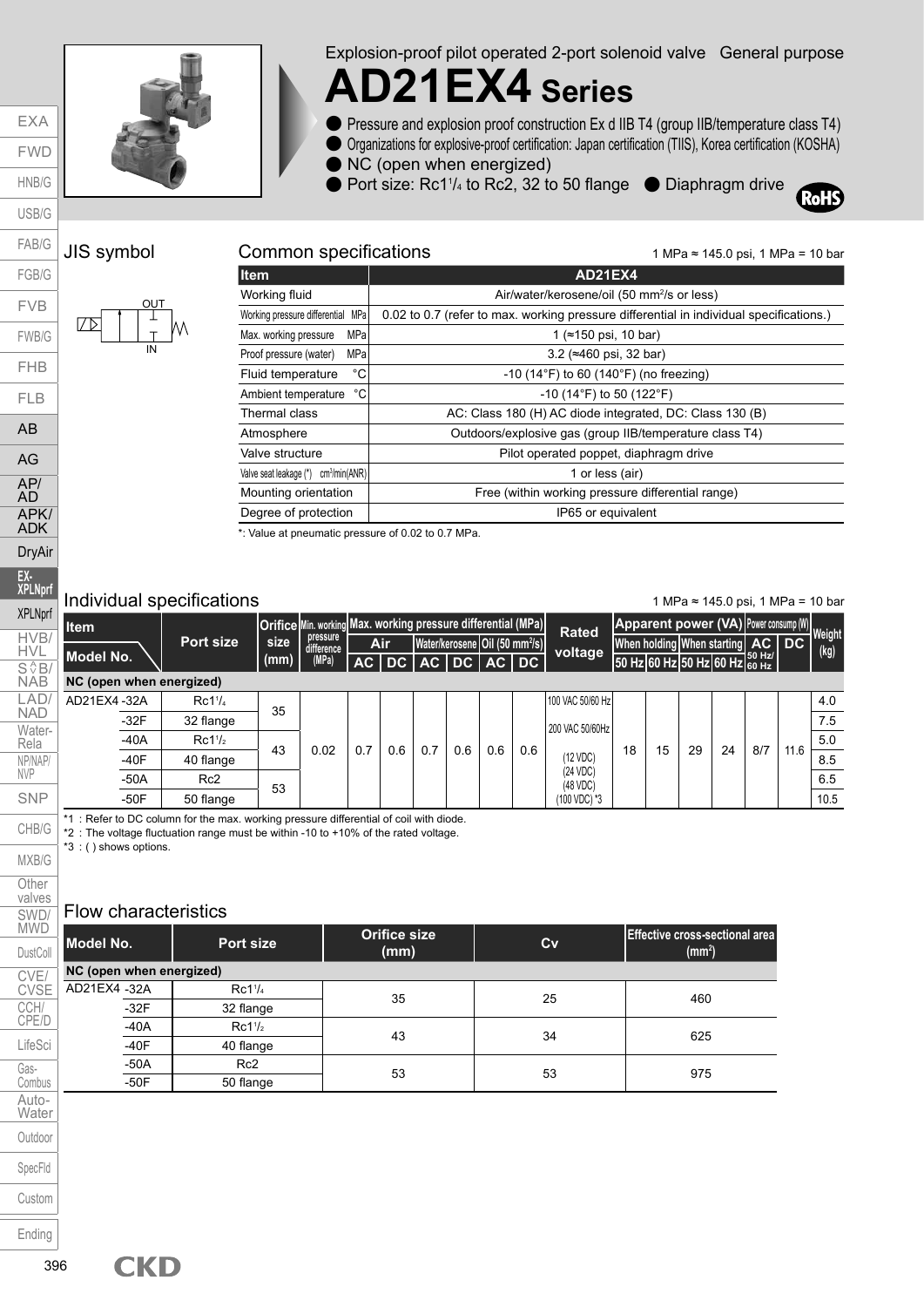How to order

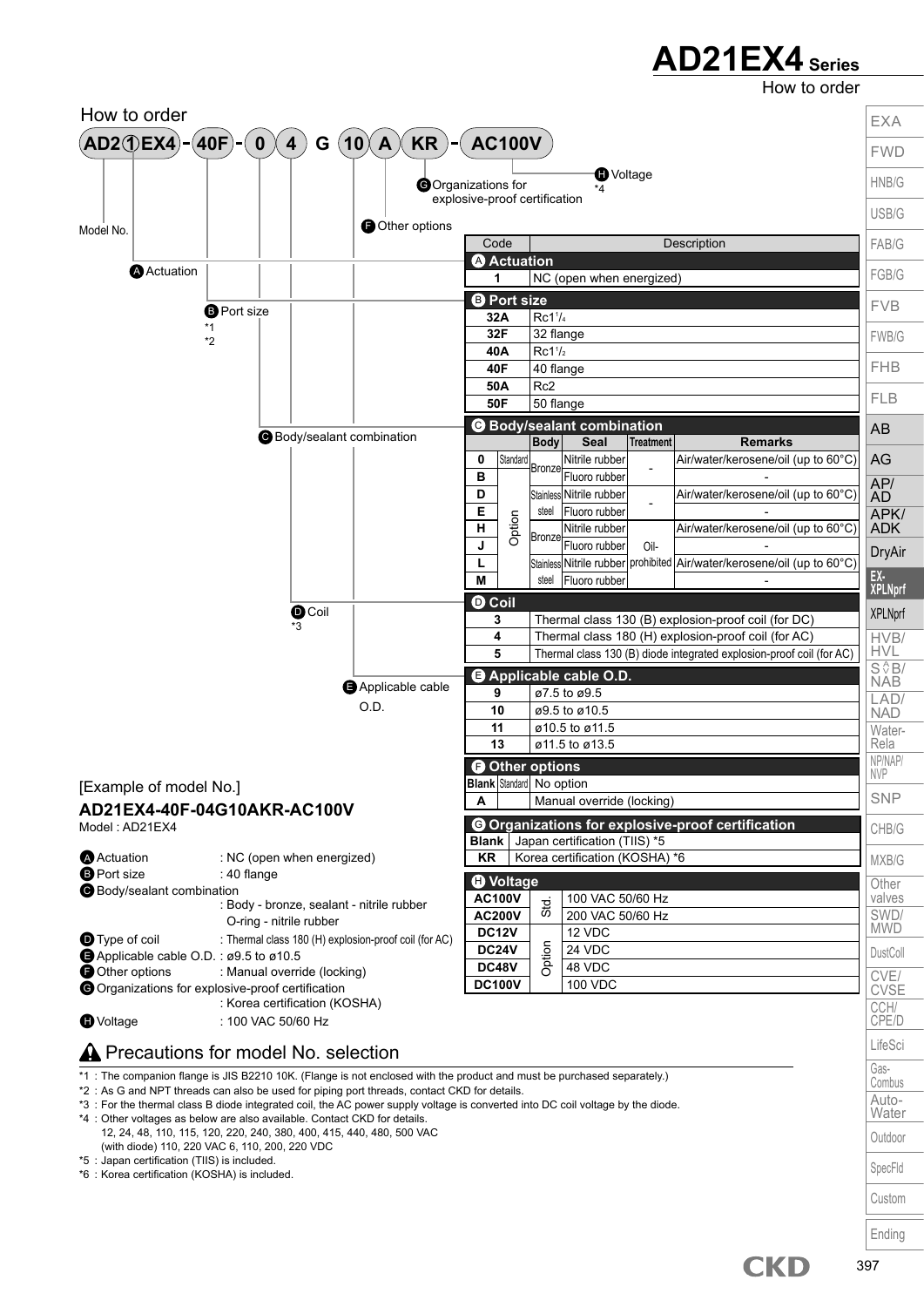#### Internal structure and parts list

● AD21EX4 Series

EXA



| No. | <b>Part name</b>   | <b>Material</b>                                                             |                                  |
|-----|--------------------|-----------------------------------------------------------------------------|----------------------------------|
| 1   | Core assembly      | SUS405 or equiv./SUS316L/ Stainless steel                                   |                                  |
|     |                    | <b>SUS403</b>                                                               |                                  |
| 2   | Shading coil       | Cu (Ag for stainless steel body) : Copper (silver for stainless steel body) |                                  |
| 3   | Coil               |                                                                             |                                  |
| 4   | Plunger            | SUS405 or equiv.                                                            | Stainless steel                  |
| 5   | Plunger spring     | <b>SUS304</b>                                                               | : Stainless steel                |
| 6   | Valve spring       | <b>SUS304</b>                                                               | : Stainless steel                |
| 7   | Body               | CAC408(SCS13)                                                               | Bronze casting (S.S. casting)    |
| 8   | Seal               | NBR(FKM)                                                                    | Nitrile rubber (fluoro rubber)   |
| 9   | Diaphragm assembly | SUS303/SUS304/NBR                                                           | : Stainless steel/nitrile rubber |
|     |                    | (SUS303/SUS304/FKM)                                                         | (stainless steel/fluoro rubber)  |
| 10  | Body               | CAC408(SCS13)                                                               | Bronze casting (S.S. casting)    |
| 11  | O-ring             | NBR(FKM)                                                                    | Nitrile rubber (fluoro rubber)   |
| 12  | Orifice plate      | <b>SUS304</b>                                                               | : Stainless steel                |
| 13  | Coil case          | ADC <sub>12</sub>                                                           | Aluminum die-casting             |

( ) shows options.

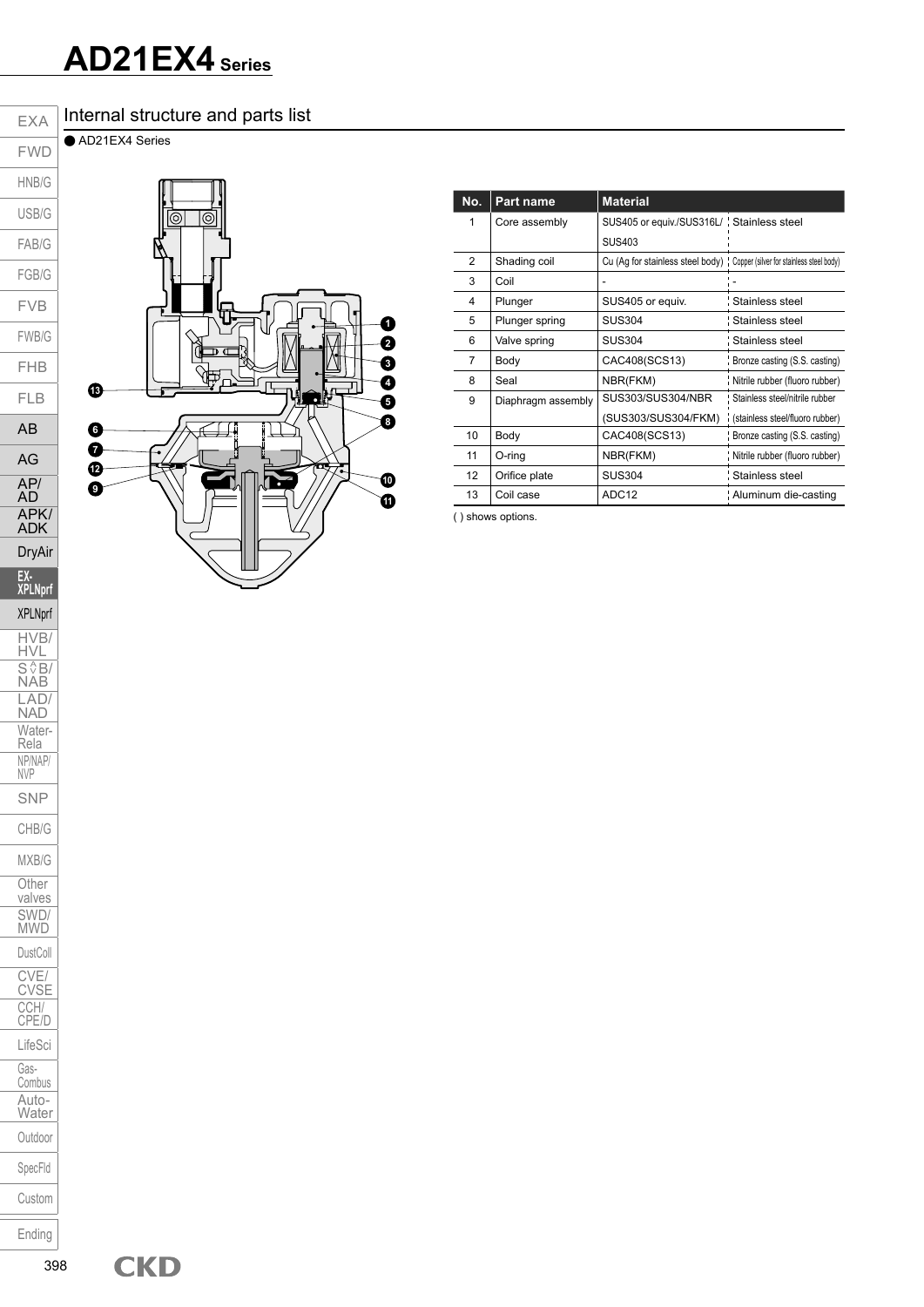Dimensions



399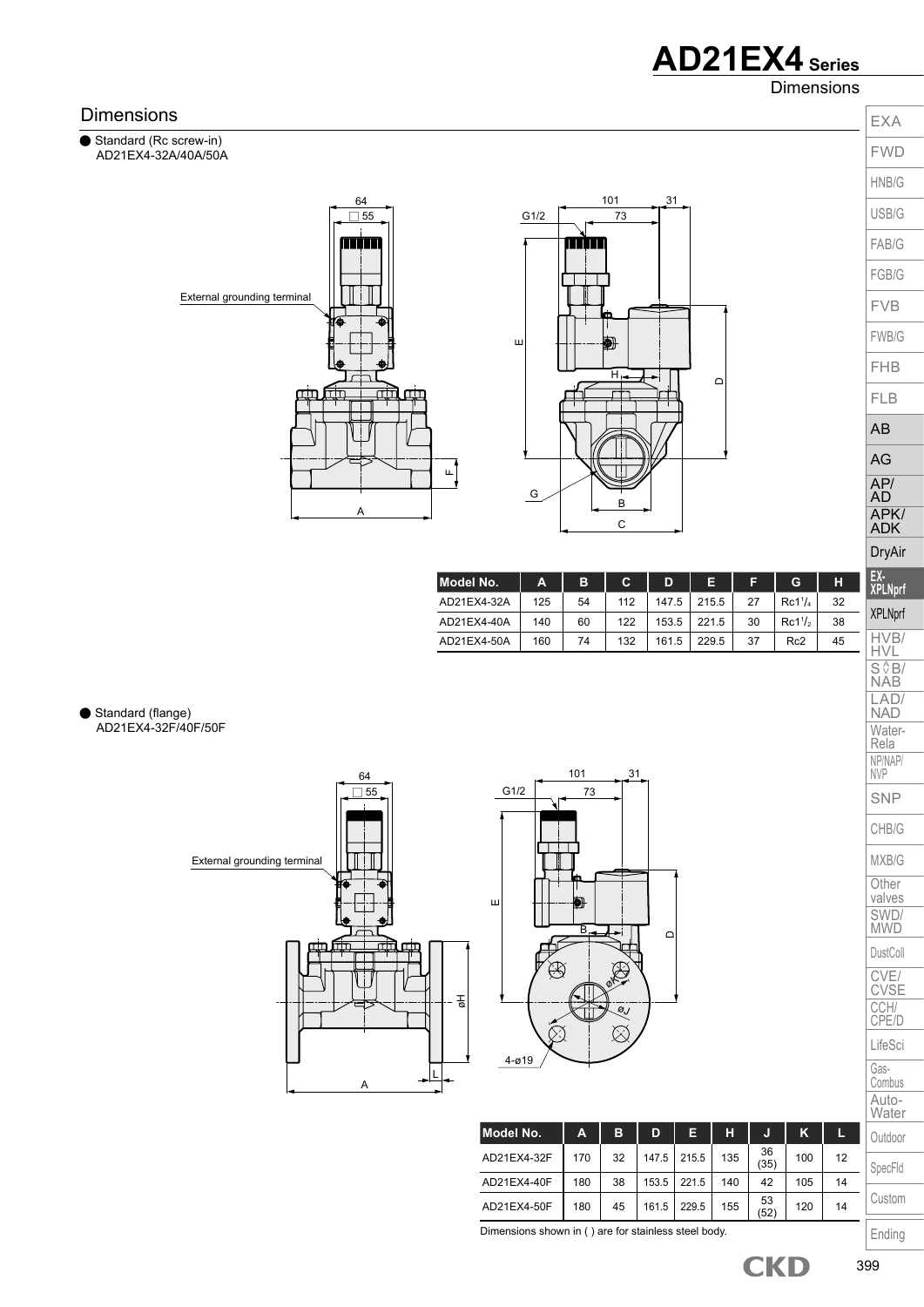#### Optional dimensions

● Manual override (locking) (Rc screw-in) AD21EX4-32A/40A/50A-\*\*\*| A

● Manual override (locking) (flange) AD21EX4-32F/40F/50F-\*\*\* A



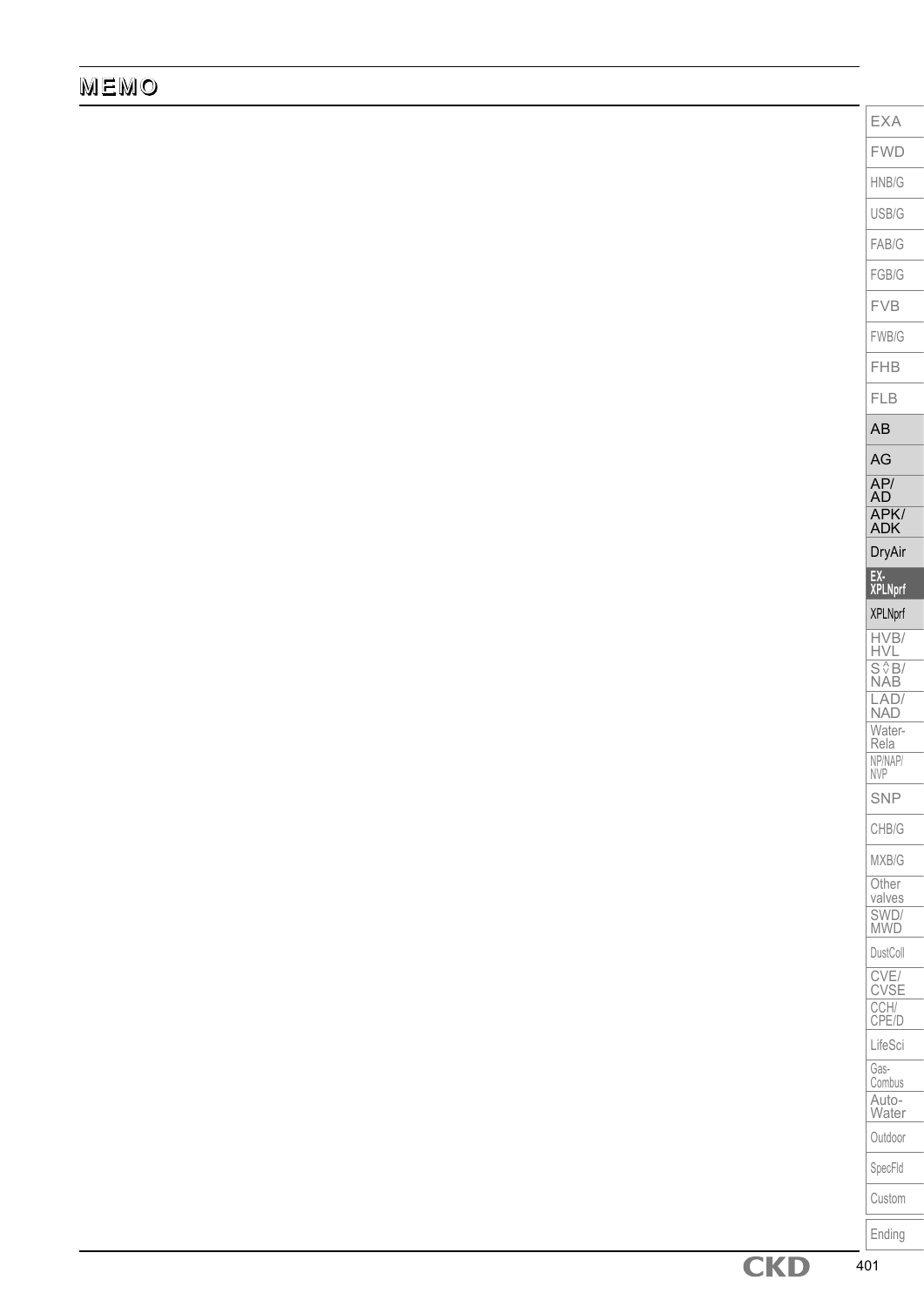

Explosion-proof pilot kick 2-port solenoid valve General purpose

## **ADK11EX4 Series**

- Pressure and explosion proof construction Ex d IIB T4 (group IIB/temperature class T4)
- Organizations for explosive-proof certification: Japan certification (TIIS), Korea certification (KOSHA)
- NC (open when energized)

● Port size: Rc1/2, Rc3/4, Rc1 ● Diaphragm drive



1 MPa ≈ 145.0 psi, 1 MPa = 10 bar

#### JIS symbol **Common specifications** FAB/G

EXA FWD HNB/G USB/G

FGB/G

FLB AB

AG AP/ AD APK/ ADK DryAir **EX-XPLNprf** XPLNprf HVB/ HVL  $S \sqrt{\frac{A}{2}}B/$ NAB LAD/ NAD Water-Rela NP/NAP/ NVP SNP CHB/G



| <b>Item</b>                                       |      | ADK11EX4                                                                                      |  |  |  |  |
|---------------------------------------------------|------|-----------------------------------------------------------------------------------------------|--|--|--|--|
| Working fluid                                     |      | Air/low vacuum (1.33 x 10 <sup>3</sup> Pa)/water/kerosene/oil (50 mm <sup>2</sup> /s or less) |  |  |  |  |
| Working pressure differential                     | MPal | 0 to 1 (refer to max. working pressure differential in individual specifications.)            |  |  |  |  |
| Max. working pressure                             | MPal | 2 (≈290 psi, 20 bar)                                                                          |  |  |  |  |
| Proof pressure (water pressure)                   | MPa  | 4 (≈580 psi, 40 bar)                                                                          |  |  |  |  |
| Fluid temperature                                 | °C   | -10 (14 $\degree$ F) to 60 (140 $\degree$ F) (no freezing) *2                                 |  |  |  |  |
| Ambient temperature                               | °C   | $-10$ (14°F) to 50 (122°F)                                                                    |  |  |  |  |
| Thermal class                                     |      | AC: Class 180 (H) AC diode integrated, DC: Class 130 (B)                                      |  |  |  |  |
| Atmosphere                                        |      | Outdoors/explosive gas (group IIB/temperature class T4)                                       |  |  |  |  |
| Valve structure                                   |      | Pilot kick poppet, diaphragm drive                                                            |  |  |  |  |
| Valve seat leakage (*1) cm <sup>3</sup> /min(ANR) |      | 1 or less (air)                                                                               |  |  |  |  |
| Mounting orientation                              |      | Unrestricted                                                                                  |  |  |  |  |
| Degree of protection                              |      | IP65 or equivalent                                                                            |  |  |  |  |

\*1 : Value at pneumatic pressure of 0.02 to 1 MPa.

When used at a pressure less than 0.02 MPa, the sealant may be unstable. Contact CKD in this case.

 $*2$  : When the sealant material is fluoro rubber, the fluid temperature is 5 to 60 $^{\circ}$ C.

#### Individual specifications

1 MPa ≈ 145.0 psi, 1 MPa = 10 bar

| <b>I</b> tem             |        |                   |              | Orifice Min. working Max. working pressure differential (MPa) |            |     |                                                                                                                                              |     | <b>Rated</b>                                     |    |           |                         |      | Apparent power (VA) Power consump (W) Weight |    |     |
|--------------------------|--------|-------------------|--------------|---------------------------------------------------------------|------------|-----|----------------------------------------------------------------------------------------------------------------------------------------------|-----|--------------------------------------------------|----|-----------|-------------------------|------|----------------------------------------------|----|-----|
| Model No.                |        | <b>Port sizel</b> | size<br>(mm) | pressure<br>differential<br>(MPa)                             | <b>Air</b> |     | Water/kerosene Oil (50 mm <sup>2</sup> /s)<br>When holding When starting<br>voltage<br>AC DC AC DC AC DC<br>50 Hz 60 Hz 50 Hz 60 Hz 50/60 Hz |     |                                                  |    | <b>AC</b> | $\overline{\mathsf{p}}$ | (kg) |                                              |    |     |
| NC (open when energized) |        |                   |              |                                                               |            |     |                                                                                                                                              |     |                                                  |    |           |                         |      |                                              |    |     |
| ADK11EX4                 | $-15A$ | Rc1/2             | 16           |                                                               |            |     |                                                                                                                                              |     | 100 VAC 50/60 Hz<br>200 VAC 50/60 Hz             |    |           |                         |      |                                              |    | 1.4 |
|                          | $-20A$ | Rc3/4             | 23           | 0                                                             | 0.6        | 0.6 | 0.6                                                                                                                                          | 0.5 | (12 VDC)                                         | 20 | 16        | 80                      | 64   | 10/8.5                                       | 15 | 1.5 |
|                          | $-25A$ | Rc1               | 28           |                                                               |            |     |                                                                                                                                              |     | (24 VDC)<br>(48 VDC)<br>(100 VDC) <sup>*</sup> 4 |    |           |                         |      |                                              |    | 1.9 |

\*1 : Refer to DC column for the max. working pressure differential of coil with diode.

\*2 : The voltage fluctuation range must be within -10 to +10% of the rated voltage.

\*3 : When using at low vacuum, vacuum the OUT port side.

\*4 : ( ) shows options.

#### Flow characteristics

| Model No.                |        | <b>Port size</b> | Orifice size |                                | <b>Flow characteristics</b> |                     |     |
|--------------------------|--------|------------------|--------------|--------------------------------|-----------------------------|---------------------|-----|
|                          |        |                  | (mm)         | $ C[dm^3/(s \cdot bar)] $<br>b | Cv                          | S(mm <sup>2</sup> ) |     |
| NC (open when energized) |        |                  |              |                                |                             |                     |     |
| ADK11EX4 -15A            |        | Rc1/2            | 16           | 20                             | 0.31                        | 4.5                 |     |
|                          | $-20A$ | Rc3/4            | 23           | $\overline{\phantom{0}}$       | $\overline{\phantom{a}}$    | 8.6                 | 162 |
|                          | $-25A$ | Rc1              | 28           |                                | ۰                           | 12.0                | 231 |

\*: Effective cross-sectional area S and sonic conductance C are converted as S ≈ 5.0 x C.

MXB/G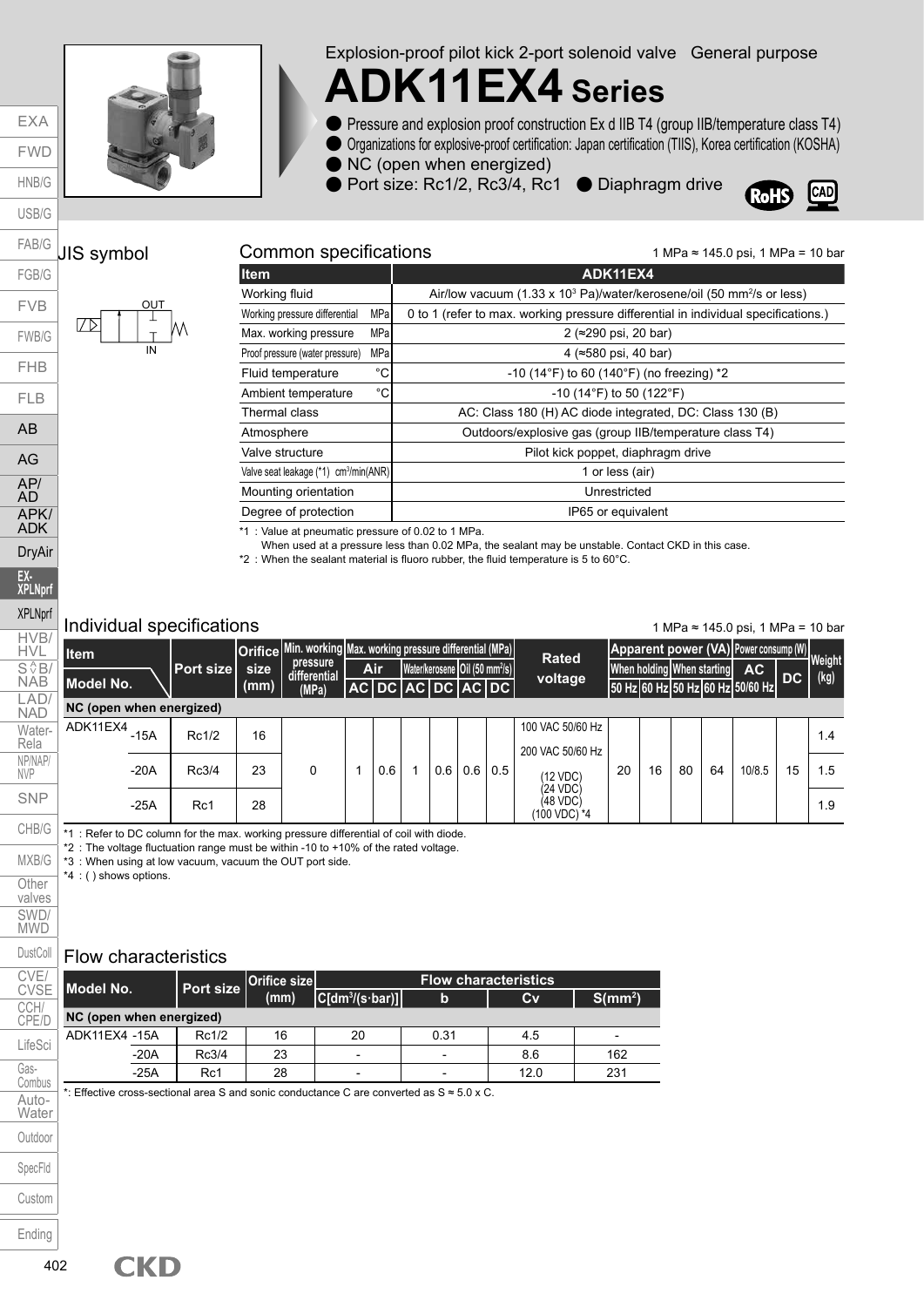### **ADK11EX4 Series**

How to order

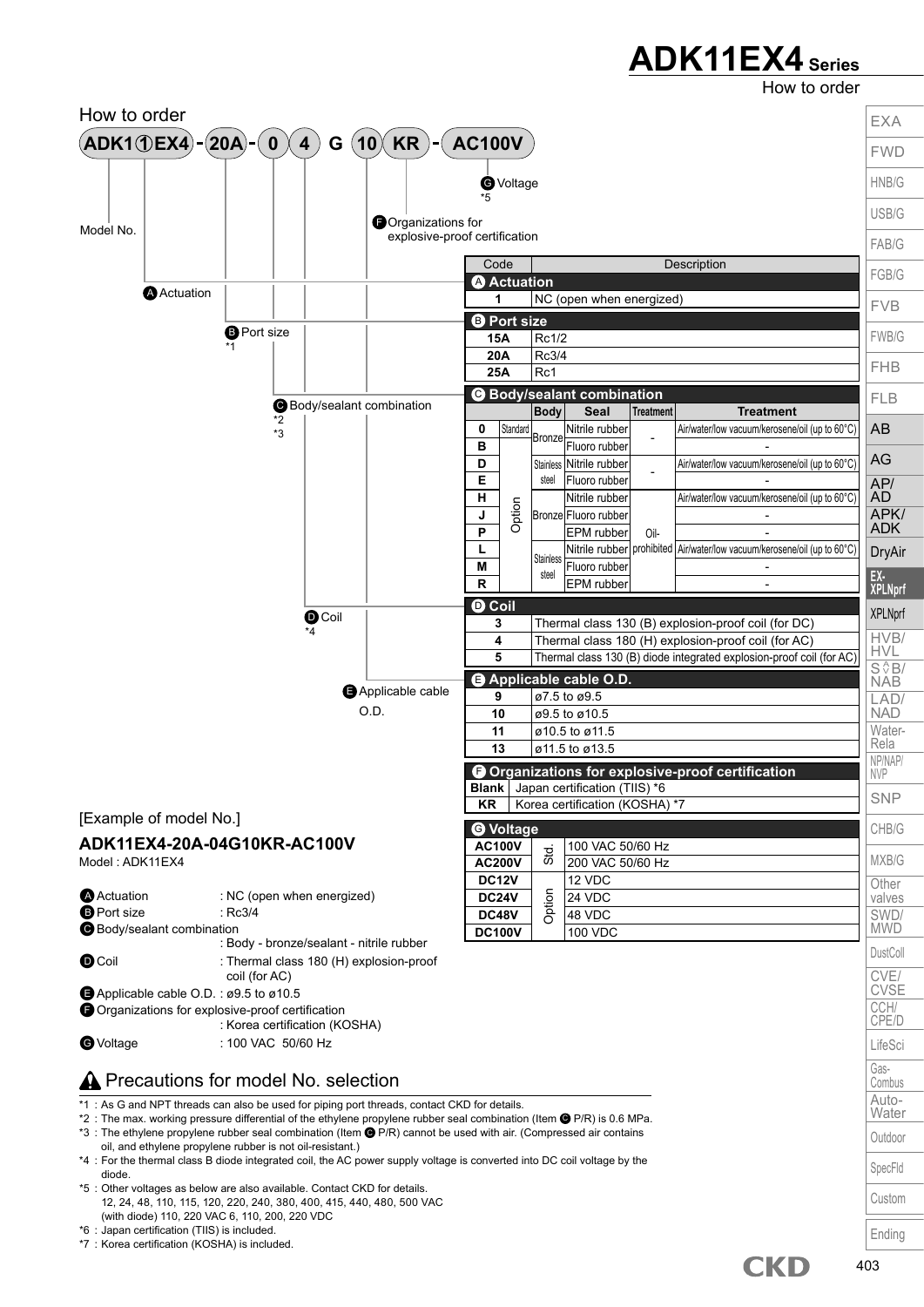### **ADK11EX4 Series**

#### Internal structure and parts list

● ADK11EX4 Series

EXA



| No. | Part name        | <b>Material</b>                                                             |                                        |
|-----|------------------|-----------------------------------------------------------------------------|----------------------------------------|
| 1   | Core assembly    | SUS405 or equiv./                                                           | Stainless steel                        |
|     |                  | SUS316L/SUS403                                                              |                                        |
| 2   | Shading coil *   | Cu (Ag for stainless steel body) ; Copper (silver for stainless steel body) |                                        |
| 3   | Coil             |                                                                             |                                        |
| 4   | Plunger assembly | SUS405 or equiv./NBR                                                        | : Stainless steel                      |
|     |                  | (SUS405 or equiv./FKM or EPDM):                                             |                                        |
| 5   | Plunger spring   | <b>SUS304</b>                                                               | : Stainless steel                      |
| 6   | Kick spring      | <b>SUS304</b>                                                               | : Stainless steel                      |
| 7   | Body             | C3771(SCS13)                                                                | Copper alloy (stainless steel casting) |
| 8   | Seal             | <b>NBR</b>                                                                  | Nitrile rubber (fluoro rubber,         |
|     |                  | (FKM, EPDM)                                                                 | ethylene propylene rubber)             |
| 9   | Diaphragm        | SUS304/NBR                                                                  | Stainless steel/nitrile rubber         |
|     | assembly         | (SUS304/FKM or EPDM)                                                        | (Stainless steel/fluoro rubber         |
|     |                  |                                                                             | or ethylene propylene rubber)          |
| 10  | Body             | CAC408(SCS13)                                                               | Bronze casting (S.S. casting)          |
| 11  | O-ring           | <b>NBR</b>                                                                  | Nitrile rubber (fluoro rubber,         |
|     |                  | (FKM, EPDM)                                                                 | ethylene propylene rubber)             |
| 12  | Coil case        | ADC12                                                                       | Aluminum die-casting                   |

( ) shows options.<br>\* No shading coil is used for DC coil or coil with diode.

FWD HNB/G USB/G FAB/G FGB/G FVB FWB/G FHB FLB AB AG AP/ AD APK/ ADK DryAir **EX-XPLNprf** XPLNprf HVB/ HVL  $S \sqrt{\frac{A}{2}}B/$ NAB LAD/ NAD Water-Rela NP/NAP/ NVP SNP CHB/G MXB/G **Other** valves SWD/ MWD DustColl CVE/ CVSE CCH/ CPE/D LifeSci Gas-Combus Auto-Water Outdoor SpecFld Custom Ending 404